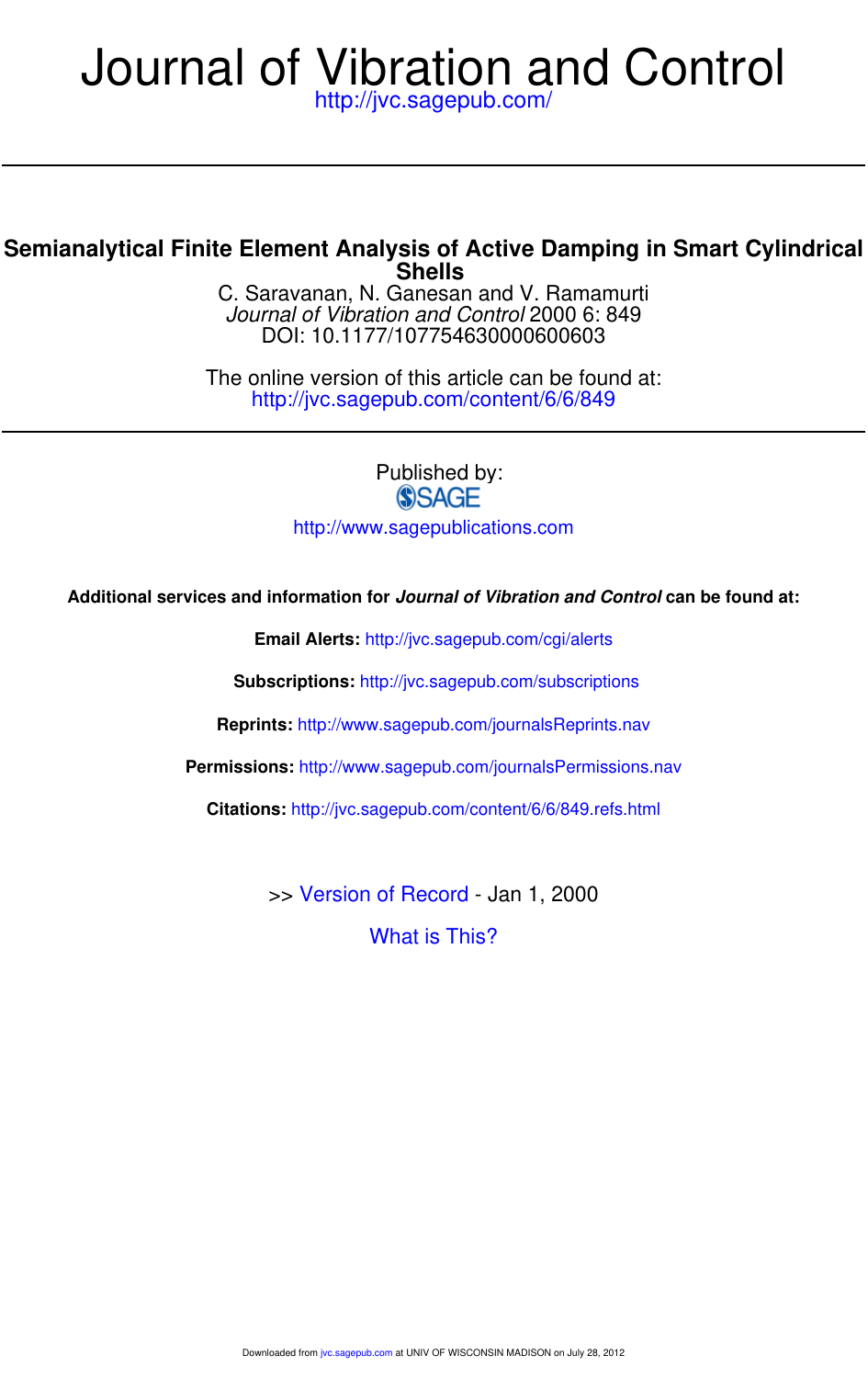# Semianalytical Finite Element Analysis of Active Damping in Smart Cylindrical Shells

C. SARAVANAN N. GANESAN V RAMAMURTI Machine Dynamics Laboratory, Department of Applied Mechanics, Indian Institute of Technology, Madras- 600 036, India

(Received 7 December 1998; accepted I December 1999)

Abstract: Active damping in a smart cylindrical shell using piezoelectric sensors/actuators is studied. The electrodes on the sensors/actuators are spatially shaped to reduce spillover between circumferential modes. A three-noded, isoparametric, semianalytical finite element is developed and used to model the cylindrical shell. The element is based on a mixed piezoelectric shell theory that makes a single layer assumption for the displacements and a layerwise assumption for the electric potential. The effects of axial and circumferential mode number, length to radius ratio, radius to thickness ratio of the shell, percentage of the area of the shell covered with piezoelectric material, and the location of the collocated sensor/actuator on the shell on the active damping ratio of the shell are studied.

Key Words: Smart structures, active vibration control, finite element analysis, modal sensors

#### NOMENCLATURE

| $ \tilde{C} $                       |     | elasticity matrix                                                                        |
|-------------------------------------|-----|------------------------------------------------------------------------------------------|
| $[C_a]$                             |     | the active damping matrix                                                                |
| $\{D\}$                             |     | $=$ electric displacement vector                                                         |
| [e]                                 |     | $=$ piezoelectric matrix                                                                 |
| ${E}$                               |     | electric field vector                                                                    |
| $F_m$                               | $=$ | mechanical force                                                                         |
| $F_{O}$                             |     | electric force                                                                           |
| $G_F$                               |     | feedback factor                                                                          |
| $[K_{uu}]$                          | $=$ | structure stiffness matrix                                                               |
| $[K_{\mu\phi}], [K_{\phi\phi}]$     | $=$ | piezoelectric matrices                                                                   |
| [M]                                 |     | mass matrix                                                                              |
| $N_i$                               | $=$ | shape function corresponding to the <i>i</i> th mode                                     |
| $\{Q\}$                             | $=$ | applied charge density on the surface $A_p$                                              |
| ${S}^T$                             | $=$ | mechanical strains = $\{S_{ss}, S_{\theta\theta}, S_{\theta z}, S_{zs}, S_{s\theta}\}^T$ |
| $t_{P}$                             | $=$ | thickness of the piezoelectric layer                                                     |
| $t_{\rm s}$                         | $=$ | piezoelectric sensor thickness                                                           |
| $u_o, v_o, w_o$                     | $=$ | the displacements at middle surface of the laminate                                      |
| w'<br>$\{\bar{u}\} = \{u \quad v\}$ | $=$ | displacements                                                                            |
|                                     |     |                                                                                          |

Journal of Vibration and Control, 6: 849-873, 2000 © 2000 Sage Publications, Inc.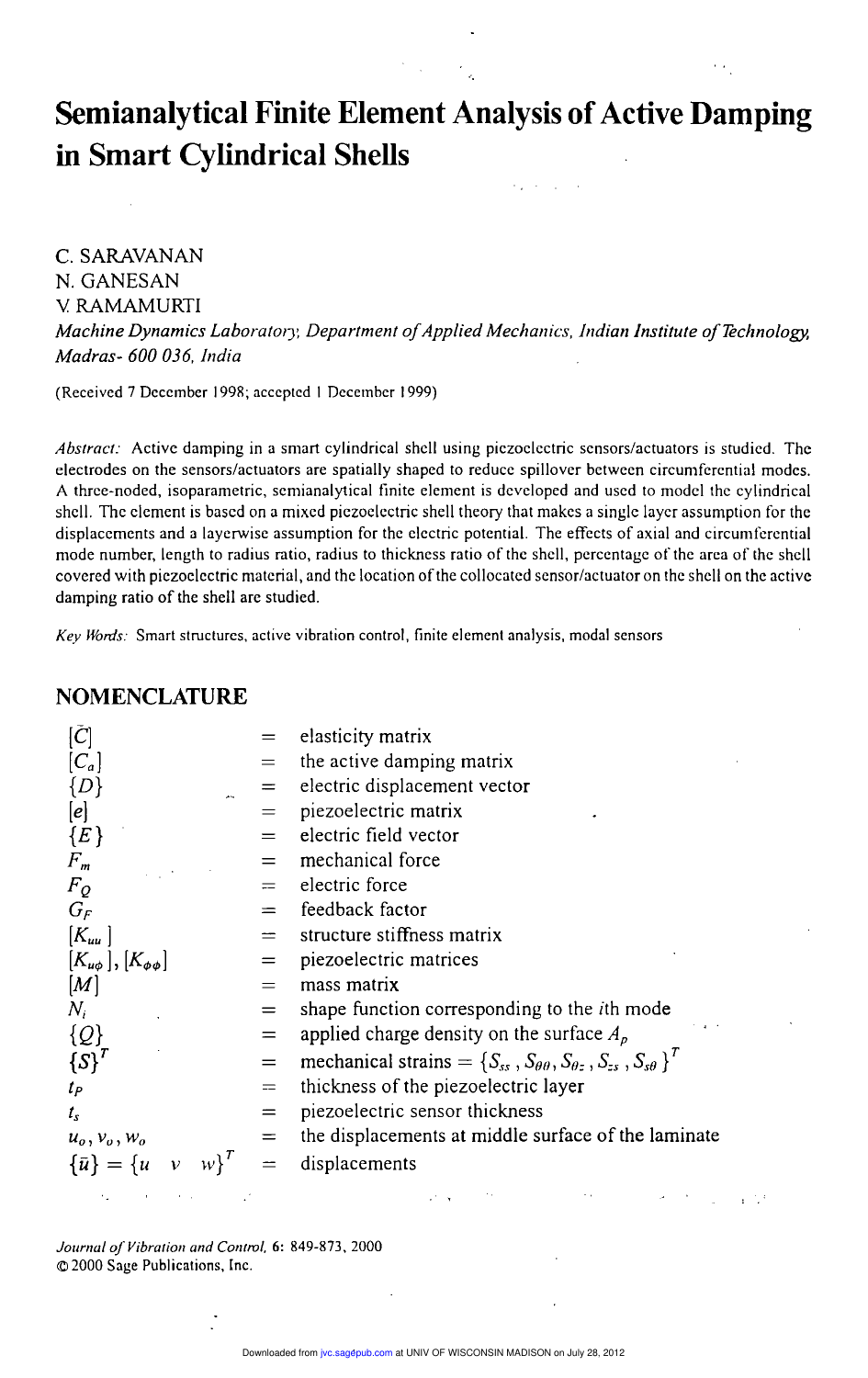| $V_{s}$               | $=$ | volume of base structural material               |
|-----------------------|-----|--------------------------------------------------|
| $V_{pi}$              | $=$ | volume of actuator layer                         |
| $V_{po}$              | $=$ | volume of sensor layer                           |
| $[\varepsilon]$       | $=$ | electric permitivity matrix                      |
| λ                     | $=$ | the complex eigenvalue                           |
| $\{\sigma\}$          | $=$ | mechanical stresses                              |
| $\psi_s, \psi_\theta$ | $=$ | rotations of the laminate                        |
|                       | $=$ | mass density                                     |
| $\rho$ $\bar{\phi}$   | $=$ | potential on the cos $m\theta$ -shaped electrode |
|                       | $=$ | active damping ratio                             |
|                       | $=$ | electric potential                               |
| Subscripts            |     |                                                  |
| m                     |     | mth circumferential mode                         |
|                       |     | $=$ <i>i</i> th layer                            |
| i                     |     | <i>i</i> th node                                 |
| e                     | $=$ | elemental                                        |
| Superscripts          |     |                                                  |
| S                     |     | sensor                                           |
| a                     |     | actuator                                         |
|                       |     |                                                  |

### 1. INTRODUCTION .

In recent years, there has been an increasing interest in the development of smart structures for space and industrial applications. These structures become smart because they contain their own sensors, actuators, and control capabilities. Piezoelectric layers could be embedded in or bonded to the structural material to act as sensors or actuators. A significant amount of research has been conducted on the static/dynamic response of smart beams and plates. But research on the static/dynamic analysis of shells with piezoelectric layers is relatively scarce.

\_

The finite element method (FEM) could be used in the analysis of smart structures as structures of arbitrary shapes that are very difficult to analyze using analytical methods could very easily be analyzed by FEM.

Allik and Hughes (1970) gave the finite element formulation for piezoelectric continua. They developed the tetrahedral piezoelectric finite element. Tzou and Tseng (1990) proposed <sup>a</sup>modified isoparametric hexahedral solid finite element with internal degrees of freedom to model thin piezoelectric continua. Tzou and Ye (1996) derived a laminated quadratic  $C^{\circ}$ piezoelastic triangular doubly curved shell finite element using the layerwise constant shear angle theory. Heyliger, Pei, and Saravanos (1996) used a quadratic discrete layer shell element to model a cylindrical shell with piezoelectric layers. Saravanos (1997) proposed a mixed piezoelectric shell theory and derived an eight-noded doubly curved shell finite element based on it.

Static analysis of smart shells with piezoelectric layers has been reported by a few in the literature. Sonti and Jones (1996) modeled a piezoelectric actuator ring pasted on the surface of a cylindrical shell and studied the effect of piezoelectric actuator dimensions on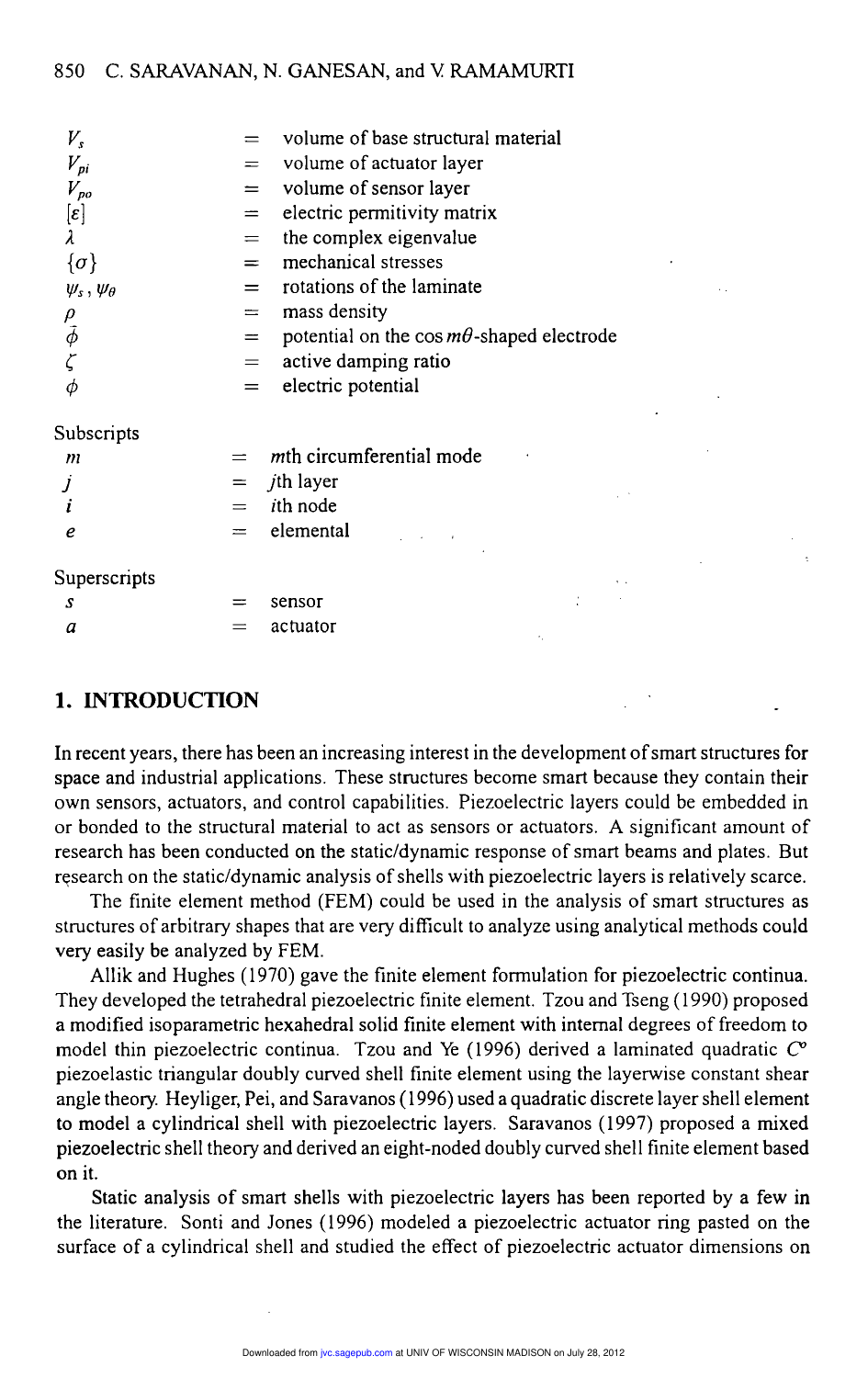the magnitude of the static actuator force exerted. Xu and Noor (1996) modeled the coupled thermoelectroelastic response of multilayered hybrid composite cylindrical shell panels. They assumed a Fourier series expansion of the displacement, temperature, and electrode potential in the circumferential and axial directions. The response quantities were obtained using a modified Frobenius method and a sublayer method. Heyliger, Pei, and Saravanos (1996) used the FEM to obtain the static response of a cylindrical shell of revolution with <sup>a</sup> piezoelectric layer. They demonstrated the relationship between applied voltage (mechanical force) and induced displacement (voltage). Saravanos (1997) studied the effect of geometric parameters on the active and sensory response of a laminated cantilevered cylindrical shell panel with continuous piezoelectric layers/discrete piezoelectric patches.

Dynamic analysis (free vibration analysis and active vibration control) of smart shells with piezoelectric material is scantly reported in the literature. Tzou (1991) suggested <sup>a</sup> distributed modal identification and control theory for sensing and control of smart continua. Tzou and Howard (1994) proposed a generic piezothermoelastic theory for shell continua and discussed the applications of the theory to smart structures in sensing and control. No numerical studies were done in the two papers mentioned above. Callahan and Baruh (1996) suggested a method to study the contribution of individual modes to the piezoelectric output for a cylindrical shell of revolution. Hussein and Heyliger (1996) used a discrete layer theory that combines finite element approximations through the shell thickness with Fourier and/or power series in the axial and circumferential directions to model laminated cylindrical shells with piezoelectric layers. They reported the natural frequencies of the cylindrical shell for the axisymmetric mode only. Tzou, Bao, and Venkayya (1996) studied the effect of geometric parameters on the modal actuation factor, modal feedback factor, and controlled damping ratio for a cylindrical shell panel with arbitrarily located, quarterly segmented piezoelectric patch. They adopted analytical techniques to solve the governing equations. Tzou and Ye (1996) performed a free vibration analysis and also studied the distributed vibration control characteristics of a cantilevered smart semicircular cylindrical ring. They reported only a few numerical results. Sung, Chen, and Chen (1996) used the classical lamination theory (CLT) to model a cylindrical shell with piezoelectric layers. They used analytical methods to solve the governing equations. They suggested a method for design of modal sensors and actuators. These modal sensors (actuators) are capable of sensing (actuating) a particular axial mode corresponding to the first circumferential mode (beam mode) only Feedback control was not implemented. Baruch and Abramovich (1997) developed a shell theory based on Kirchoff's assumptions, for anisotropic piezolaminated shells with spatially discrete sensors. They did the dynamic analysis for a cylindrical shell panel excited by a pair of actuators but presented very few numerical results.

From the above literature survey, it is seen that, to the authors' knowledge, active vibration control of shells of revolution has not been reported in the literature. Hence, it is attempted in this paper. Distributed modal sensors (Tzou, Zhong, and Natori, 1993) and actuators that have spatially shaped electrodes are used in this analysis. Use of these sensors and actuators reduces the problem of observation/control spillover between the circumferential modes. To improve the computational efficiency, a semianalytical finite element method is used for the analysis.

 $\mathbf{y} = \mathbf{y}_1 \in \mathbb{R}^n$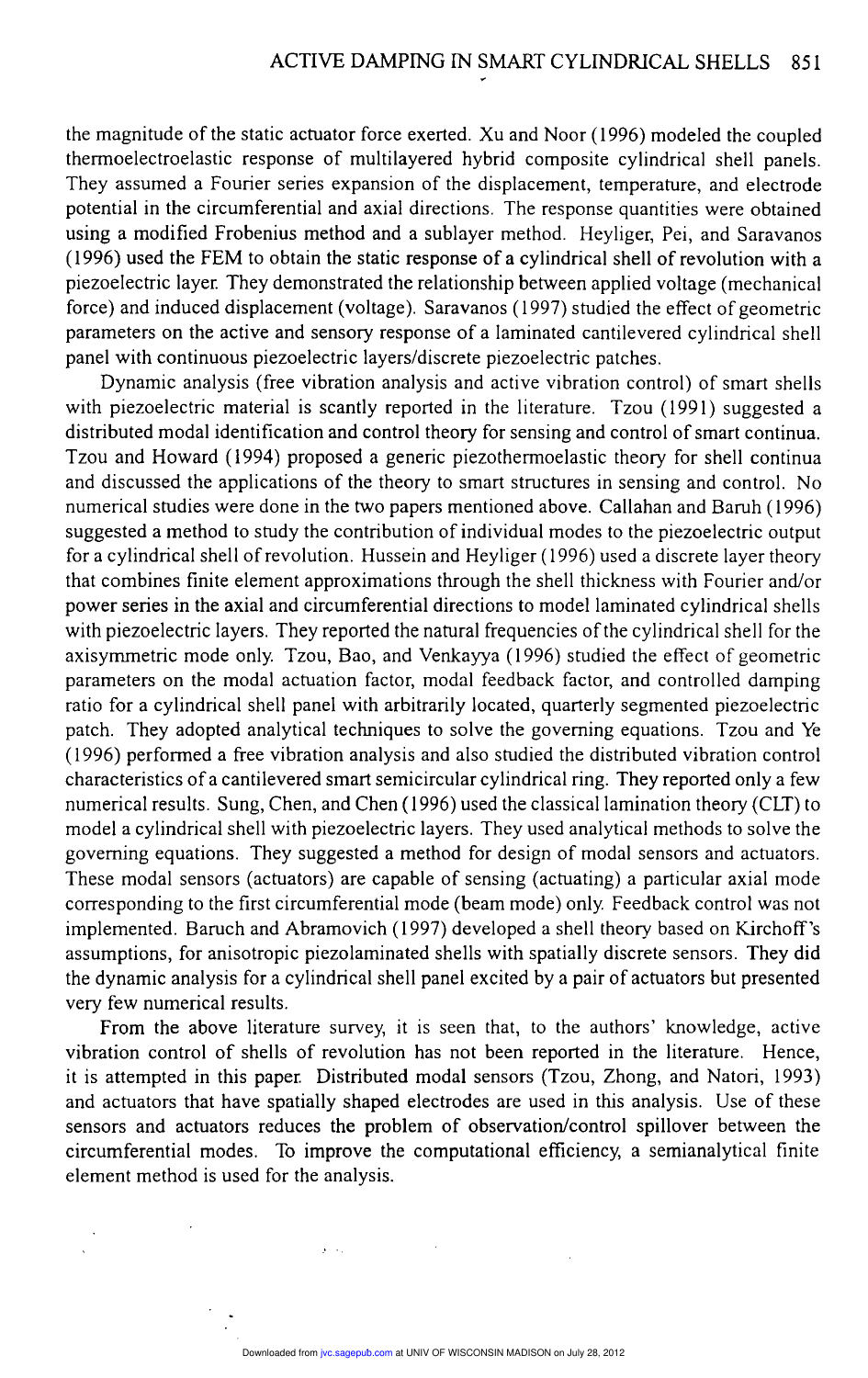### 2. FORMULATION OF GOVERNING EQUATIONS

### 2.1. Kinematic Relations

A first-order shear deformation theory (FSDT) is considered for the displacements. A layerwise theory is considered for the electric potential.

$$
u(s, \theta, z, t) = u_o(s, \theta, t) + z \psi_s(s, \theta, z)
$$
  

$$
v(s, \theta, z, t) = v_o(s, \theta, t) + z \psi_\theta(s, \theta, z)
$$
  

$$
w(s, \theta, z, t) = w_o(s, \theta, t)
$$
 (1)

$$
\phi\left(s,\theta,z,t\right)=\sum_{j=1}^{\text{nlay}}\phi_{j}\left(s,\theta,t\right)\stackrel{=}{N_{j}}\left(z\right),\tag{2}
$$

where  $\overline{N}_i$  (z) are considered to be linear interpolation functions,  $u_0, v_0, w_0$  are the displacements at middle surface of the laminate.  $\psi_s$ ,  $\psi_\theta$  are the rotations of the laminate.

The variation in the  $\theta$  direction is given by



and

$$
\phi_j = \sum_{m=0}^{\infty} \phi_{jm} \cos m\theta, \tag{4}
$$

where subscript  $m$  stands for the  $m$ th circumferential harmonic.

#### 2.2. Constitutive Relations for a Piezoelectric Material

$$
\begin{array}{rcl} \n(\sigma) & = & [\bar{C}] \{S\} - [e] \{E\} \n\end{array} \tag{5}
$$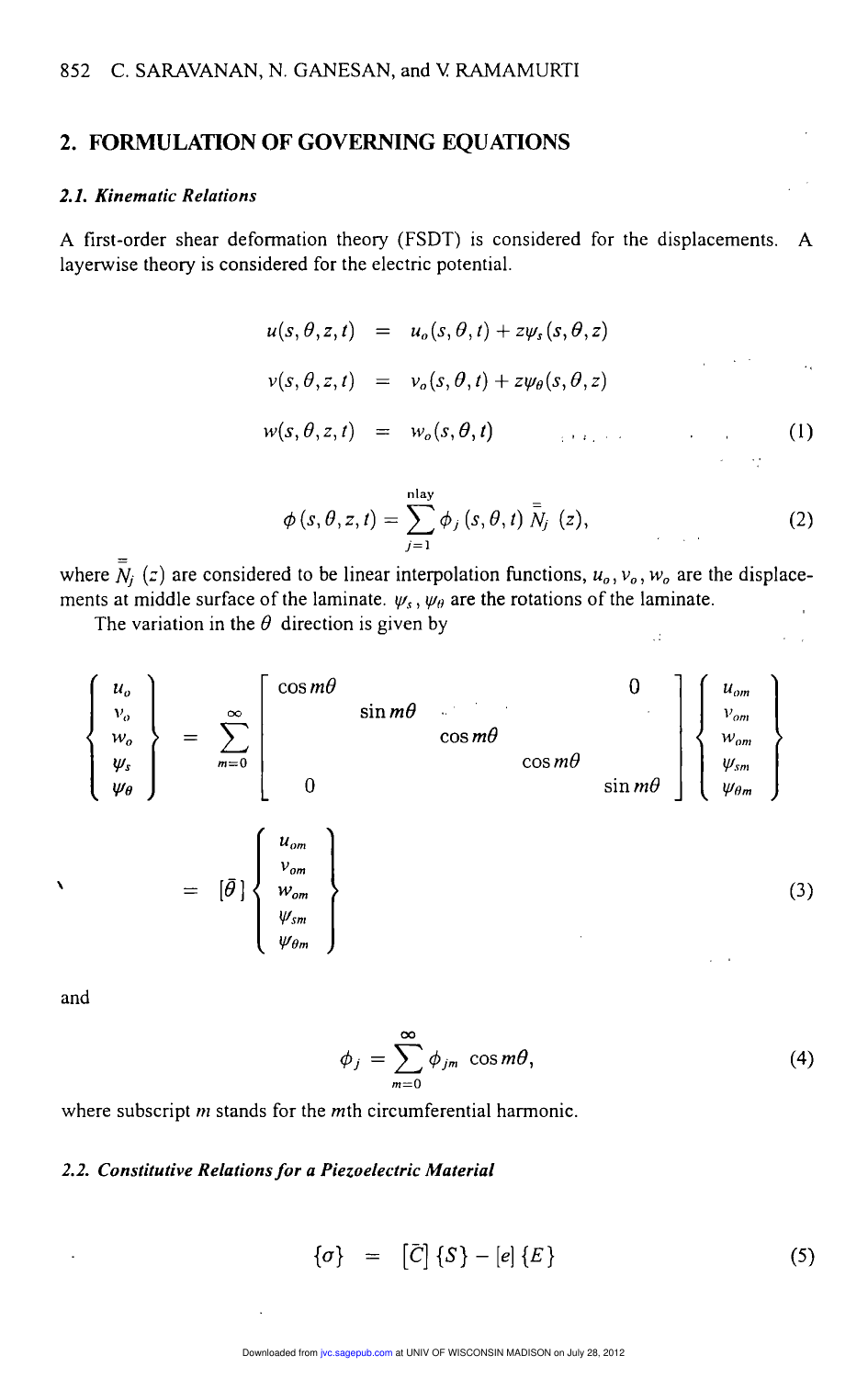$$
\{D\} = [e]^T \{S\} + [e] \{E\}, \tag{6}
$$

where

 $\{\sigma\}$  = mechanical stresses  $\{S\}^T$  = mechanical strains =  $\{S_{ss}, S_{\theta\theta}, S_{\theta\zeta}, S_{ss}, S_{s\theta}\}^T$  $[\vec{C}]$  = elasticity matrix  $[e]$  = piezoelectric matrix  $\epsilon$  = electric permitivity matrix  ${D} =$  electric displacement vector  ${E}$  = electric field vector 9

### 2.3. Geometric Relationships

The strain-displacement relations considered are for a doubly curved shell of revolution.

' '

$$
\{S\} = [\partial] \left\{ \begin{array}{c} u \\ v \\ w \end{array} \right\} \tag{7}
$$

using equation (1) in equation (7),

$$
\{S\} = \left[\bar{Z}\right] \left[\bar{\partial}\right] \left\{ \begin{array}{c} u_o \\ v_o \\ w_o \\ \psi_s \\ \psi_\theta \end{array} \right\}, \tag{8}
$$

. 'Adquisite and the second second second

 $\mathcal{S}_{\mathcal{A}}$  ,

where  $[\overline{Z}] = [[I] \quad z[I]]$  and [I] is a 5  $\times$  5 identity matrix.

The electric field-potential relations are given as

$$
\begin{bmatrix}\n\psi_s \\
\psi_\theta\n\end{bmatrix}
$$
\n= [[I] z[I]] and [I] is a 5 × 5 identity matrix.  
\n**ectric field-potential relations are given as**\n
$$
\{E\} = \begin{Bmatrix} E_s \\ E_\theta \\ E_z \end{Bmatrix} = \begin{Bmatrix} 0 \\ 0 \\ -\frac{\partial \phi}{\partial z} \end{Bmatrix} \approx \begin{Bmatrix} 0 \\ 0 \\ -\frac{\phi}{t_P} \end{Bmatrix},
$$
\n(9)\n
$$
\text{thickness of the piezoelectric layer. Since only the poling direction is considered,}
$$
\n
$$
\begin{bmatrix}\n0 \\
0\n\end{bmatrix}
$$

where  $t_P$  = thickness of the piezoelectric layer. Since only the poling direction is considered,  $E_s,E_\theta=0.$ direction is considered,<br>
since<br>
the considered,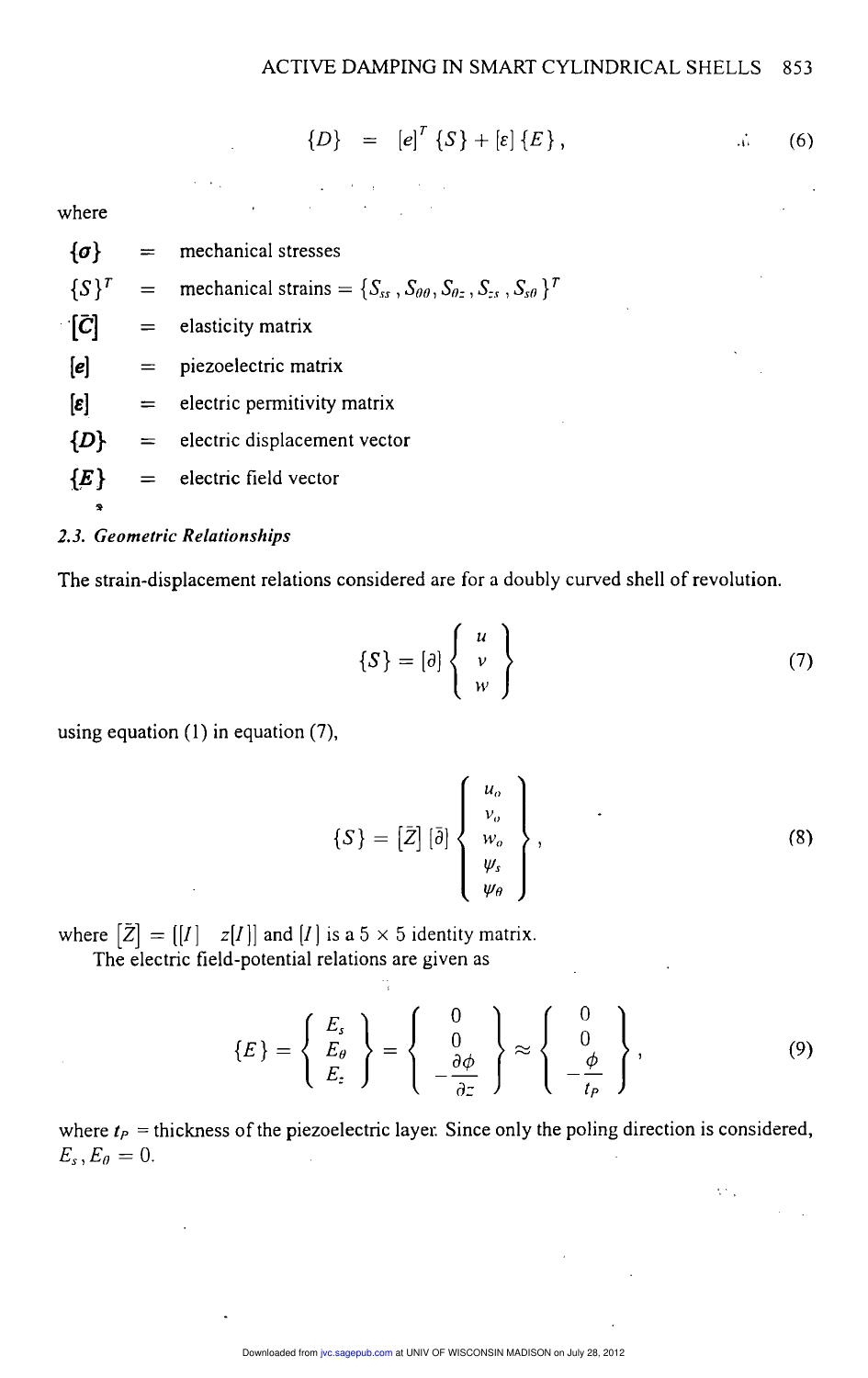#### 2.4. Finite Element Formulation

A three-noded isoparametric semianalytical element is derived. The variation of the displacements and potential along the meridional direction is given by

**COM** 

$$
\begin{Bmatrix}\nu_{om} \\ \nu_{om} \\ \psi_{om} \\ \psi_{om}\end{Bmatrix} = \sum_{i=1}^{3} \begin{bmatrix}\nN_i & & & 0 \\
& N_i & & \\
& & N_i & \\
& & & N_i & \\
0 & & & N_i & \\
0 & & & & N_i\n\end{bmatrix} \begin{Bmatrix}\nu_{omi} \\ \nu_{omi} \\ \psi_{omi} \\ \psi_{omi} \\ \psi_{omi}\end{Bmatrix} = \sum_{i=1}^{3} [N] \{d_{mi}\}\n\tag{10}
$$

...

and

$$
\phi_{jm} = \sum_{i=1}^{3} N_i \phi_{jm i} , \qquad (11)
$$

 $\mathcal{L}$ 

53 L.P

where  $N_i$  are the shape functions.

Rewriting equation (8),

$$
\{S\} = \left[\bar{Z}\right] \left[\bar{\partial}\right] \sum_{m=0}^{\infty} \sum_{i=1}^{3} \left[\bar{\partial}\right] \left[N\right] \left\{d_{mi}\right\} \tag{12}
$$

$$
\{S\} = \left[\bar{Z}\right] \sum_{m=0}^{\infty} \left[\bar{\bar{\theta}}\right] \sum_{i=1}^{3} \left[\bar{\bar{\theta}}\right] [N] \left\{d_{mi}\right\},\tag{13}
$$



Consider a multilayered structure with the outermost layers made of piezoelectric material. The total potential energy of the system is

$$
PE. = \frac{1}{2} \left[ \int_{\nu_{s}} \left\{ S \right\}^{T} \left\{ \sigma \right\} d\nu - \int_{\nu_{p_{i}}} \left\{ E \right\}^{T} \left\{ D \right\} d\nu + \int_{\nu_{p_{i}}} \left\{ S \right\}^{T} \left\{ \sigma \right\} d\nu
$$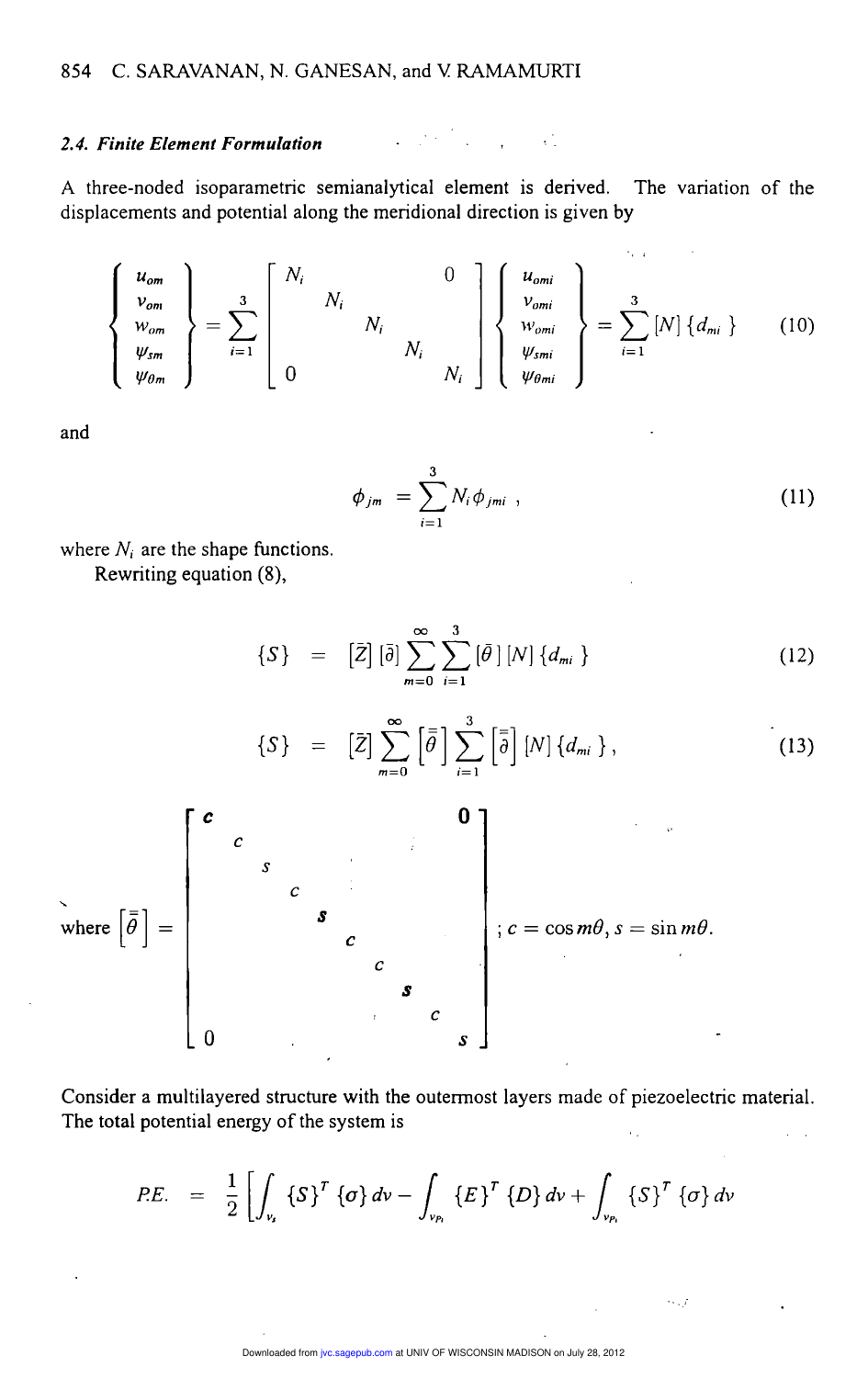$$
- \int_{v_{p_0}} \{E\}^T \{D\} dv + \int_{v_{p_0}} \{S\}^T \{ \sigma \} dv \Big] - \int_A \{ \bar{u} \}^T \{F\} dA
$$
  
- 
$$
- \int_{A_p} \{ \phi \} \{Q\} dA,
$$
 (14)

where

 $\mathcal{L}^{\text{max}}$ 

 ${Q}$  = applied charge density on the surface  $A_p$ .

 $V_s$  = volume of base structural material

 $V_{pi}$  = volume of actuator layer

 $V_{po}$  = volume of sensor layer

$$
\{\bar{u}\} = \{u \quad v \quad w\}^T
$$
  
\n
$$
K.E. = \frac{1}{2}\rho \int_V \{\dot{\bar{u}}\}^T \{\dot{\bar{u}}\} dv,
$$
\n(15)

where  $\rho$  = density.

 $\sim 10^{-11}$ 

 $\sim$  1

 $\sigma_{\rm{max}}=10^{-10}$ 

 $\blacksquare$ 

The governing equations are obtained using Hamilton's variational principle,

$$
\delta \int_{t_1}^{t_2} (PE. - K.E.) dt = 0.
$$
 (16)

Using equations  $(14)$  and  $(15)$  in the above equation, we get the governing equations in finite element form.

$$
[M]_e \left\{\ddot{d}\right\}_e + [K_{uu}]_e \left\{d\right\}_e - \left[K_{u\phi}^a\right]_e \left\{\phi_a\right\}_e - \left[K_{u\phi}^s\right]_e \left\{\phi_s\right\}_e = \left\{F_m\right\}_e \quad (17a)
$$

$$
[K^{a}_{\phi u}]_{e} \{d\}_{e} + [K^{a}_{\phi \phi}]_{e} \{\phi_{a}\}_{e} = \{F_{Q}\}_{e} \quad (17b)
$$

$$
\left[K_{\phi u}^{s}\right]_{e} \{d\}_{e} + \left[K_{\phi \phi}^{s}\right]_{e} \{\phi_{s}\}_{e} = \{0\}.
$$
 (17c)

 $\sim 10^{11}$  and  $\sim 10^{11}$ 

The subscript  $a$  stands for actuator layer, and subscript  $s$  stands for sensor layer. The definitions of the various matrices and the sign convention are similar to that in Allik and Hughes ( 1970).

For free vibration analysis, equations (17) could be assembled and written without differentiating between the sensor and actuator layers, in the form (Allik and Hughes, 1970),

$$
[M] \left\{ \ddot{d} \right\} + \left[ K_{uu} - K_{u\phi} K_{\phi\phi}^{-1} K_{\phi u} \right] \left\{ d \right\} = \left\{ 0 \right\} . \tag{18}
$$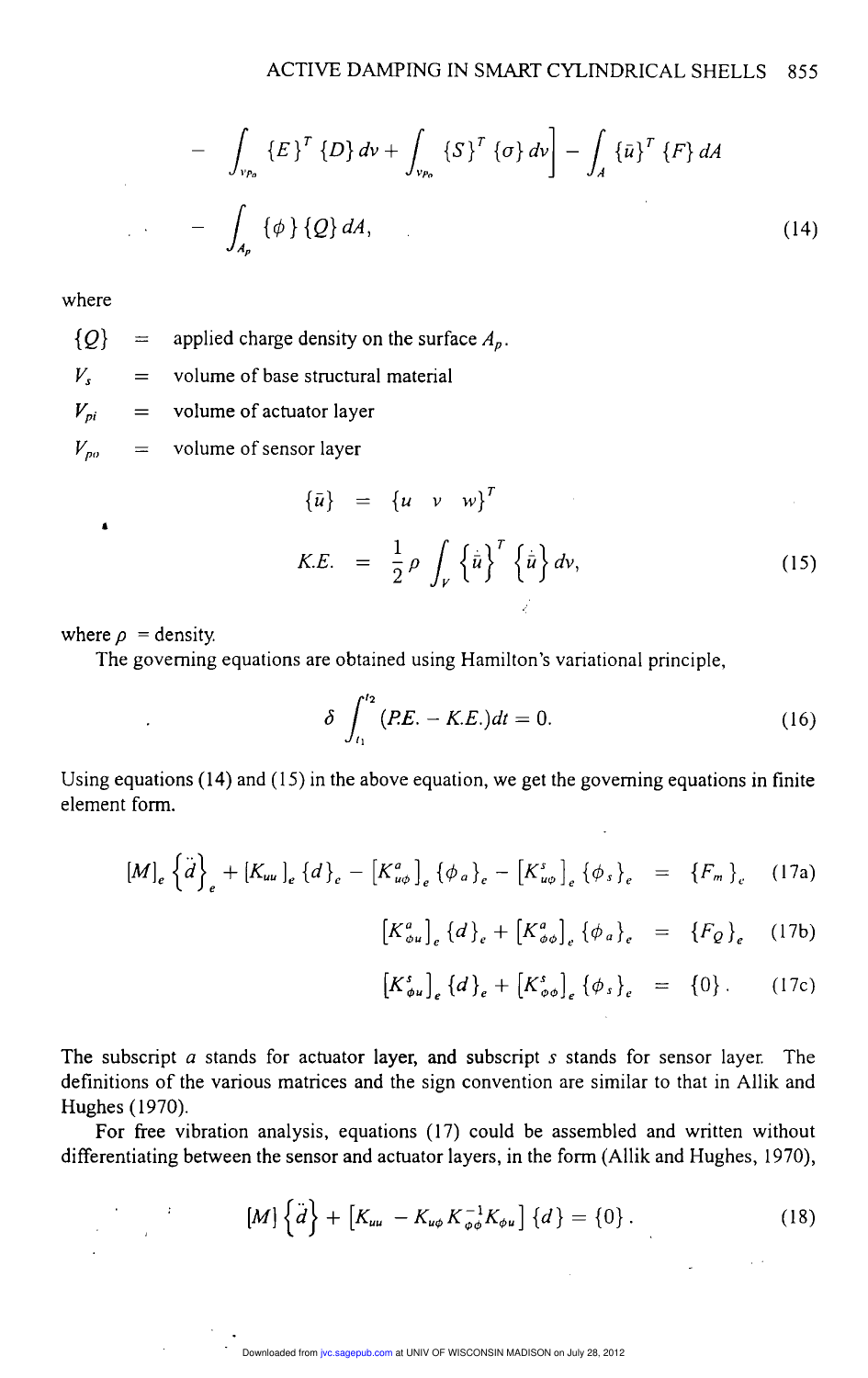

Figure 1. Shape of spatially distributed sensor/actuator electrode ( $\cos 3\theta$ shape).

Note that the equations corresponding to the various circumferential harmonics are decoupled.

#### 2.5. Active Control

The inner piezoelectric layer is taken as the actuator and the outer piezoelectric layer as the sensor. The shape of the electrode surface is similar to that of Tzou, Zhong, and Natori ( 1993).

In the present study, each sensor/actuator pair is assumed to be collocated. Negative velocity feedback type of control is considered here.

Reconsidering the integral in equation (14), which resulted in the  $[K_{\mu\phi}]$  matrices,

$$
\int_{V_{p_0}} {\delta S} \left[ e \right] {\{E} \} dv = \sum_{m=0}^{\infty} \int_{V_{p_0}} {\delta d} {\}^r \left( \sum_{i=1}^3 \left[ \bar{\partial} \right] [N] \right)^r \left[ \bar{\partial} \right]^r \left[ \bar{Z} \right]^r
$$
\n
$$
\times \quad [e] \left\{ \begin{array}{c} 0 \\ 0 \\ \frac{1}{t_p} \end{array} \right\} \bar{\phi} dv,
$$
\n(19)

where  $t_p$  = thickness of the piezoelectric layer,  $\bar{\phi} = \bar{\phi}(s, \theta) = \text{constant} = \text{the potential on}$ the cos  $m\theta$ -shaped electrode.

Figure 1 shows six lobes as it represents the cos  $3\theta$  shape. Similarly, a 2m lobe pattern would represent cos  $m\theta$  shape. The electrodes take the form of an array of cos  $m\theta$  shapes (Figure 1(b)) instead of a single cos  $m\theta$  shape (Figure 1(a)). In practice, the rate of change of strain in the axial direction for a particular mode is to be plotted. From this, the height of the cosine shapes in the electrodes are decided for that particular mode. Although this varies from mode to mode, the theoretical formulation remains unchanged and the above variation is an implementation issue. This is not addressed in the present paper. Lee and Moon (1990) showed that arbitrary electrode shapes could be obtained by using printed circuit board technology.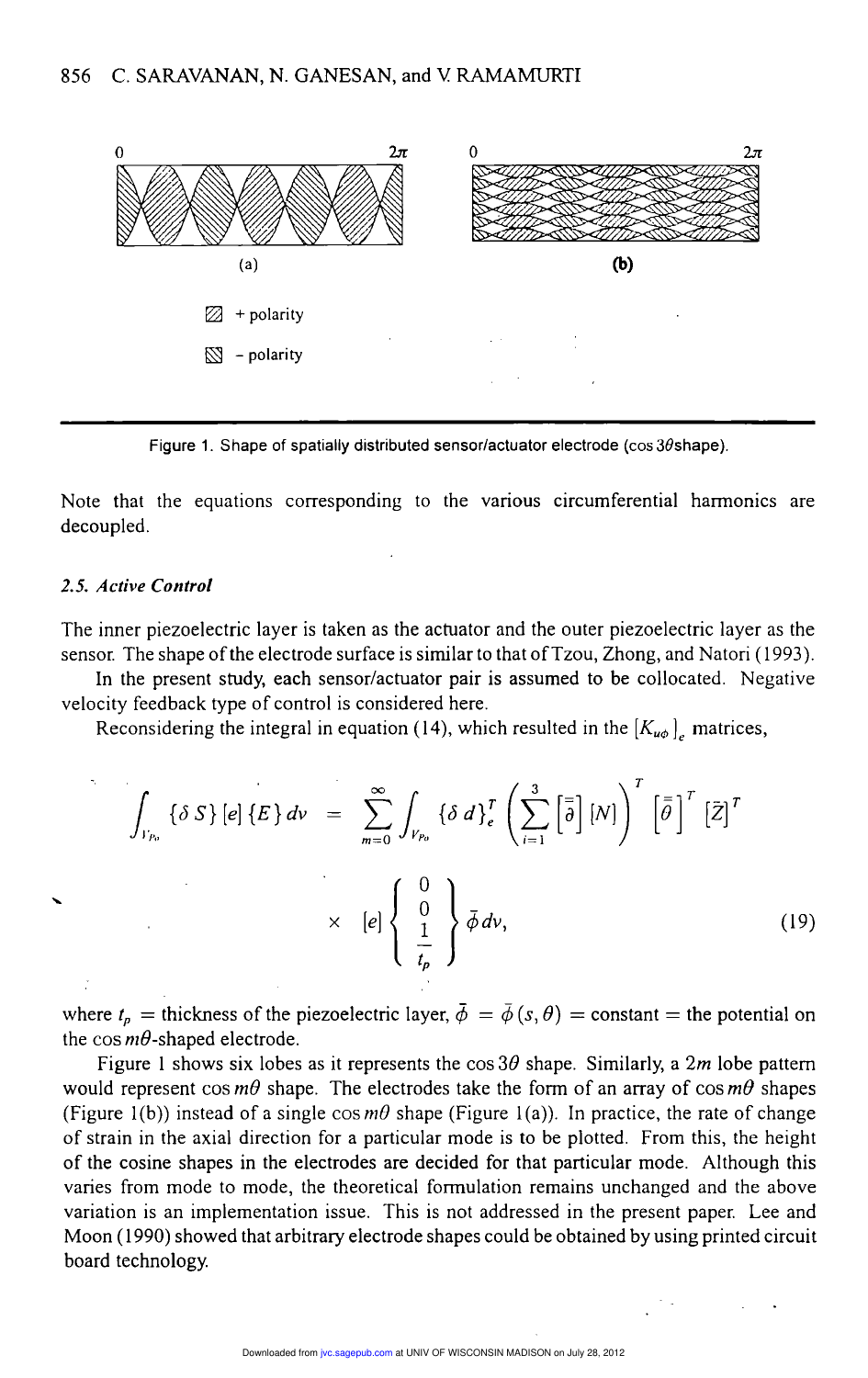If the magnitude of strain is assumed to be invariant in the s direction over each cos  $m\theta$ pattern of the electrode, then the above equation becomes

$$
= \{\delta d\}_{c}^{T} \sum_{m=0}^{\infty} \left\langle \int_{0}^{t} \int_{0}^{2\pi} \int_{0}^{1} \left( \sum_{i=1}^{3} \left[ \bar{\bar{\theta}} \right] [N] \right)^{T} \left[ \bar{\bar{\theta}} \right]^{T} \left[ \bar{Z} \right]^{T} [e]
$$

$$
\times \left\{ \begin{array}{c} 0 \\ 0 \\ \frac{1}{t_{p}} \end{array} \right\} \cos m\theta \text{sgn} \left( \cos m\theta \right) dv \right\} \bar{\phi}, \qquad (20)
$$

where sgn( $\cos m\theta$ ) is the signum function as defined in Tzou, Zhong, and Natori (1993). When the  $\theta$  direction integration is performed, the expressions corresponding to the different circumferential harmonics get decoupled. When the above equation is used in the Hamilton's equation and the first variation is equated to zero, we get, for a particular circumferential harmonic, the term  ${K_{u\phi}}_e$   $\phi$  instead of  ${K_{u\phi}}_e$   $\phi$ . Here also it is to be noted that the expressions for the various circumferential harmonics get decoupled.

In the sensors, the converse piezoelectric effect is negligible and the external charge applied is zero, so the average potential over an electrode is given by  $(Tzou, 1991)$  .

$$
\bar{\phi}_s = \frac{t_s}{\varepsilon_{33} A_{\text{elec}}} \int_{A_{\text{elec}}} \left[ e_{31} \quad e_{32} \right] \left\{ \begin{array}{c} S_{ss} \\ S_{\theta\theta} \end{array} \right\} dA, \tag{21}
$$

where  $A_{elec}$  is the area of the electrode. From Tzou, Zhong, and Natori (1993) for the shape of electrode considered, the above equation becomes

$$
\bar{\phi}_{s} = \left\langle \frac{t_{s}}{\varepsilon_{33} A_{\text{elec}}} \sum_{m=0}^{\infty} \int_{0}^{1} \int_{0}^{2\pi} \text{sgn}(\cos m\theta) \cos m\theta \left[ e_{31} \quad e_{32} \right] \left[ \bar{Z} \right]_{z=z_{0}} \right.
$$
\n
$$
\times \quad \left[ \bar{\theta} \right] \left( \sum_{i=1}^{3} \left[ \bar{\bar{\theta}} \right] [N] \right) dA \right\rangle \{ d \}_{c}, \tag{22}
$$

where zo is the value of z at the outer surface. In the above equation, the terms corresponding to the various circumferential harmonics get decoupled. Equation (22) could be written as

$$
\bar{\phi}_s = \left\{ \bar{\tilde{K}}_{\phi u}^s \right\}^T \left\{ d \right\}_e \,. \tag{23}
$$

For negative velocity feedback control, we have

$$
\bar{\phi}_a = -G_F \bar{\phi}_s, \qquad (24)
$$

where  $\bar{\phi}_s$  is the time derivative of  $\bar{\phi}_s$  and  $G_F$  is the feedback factor.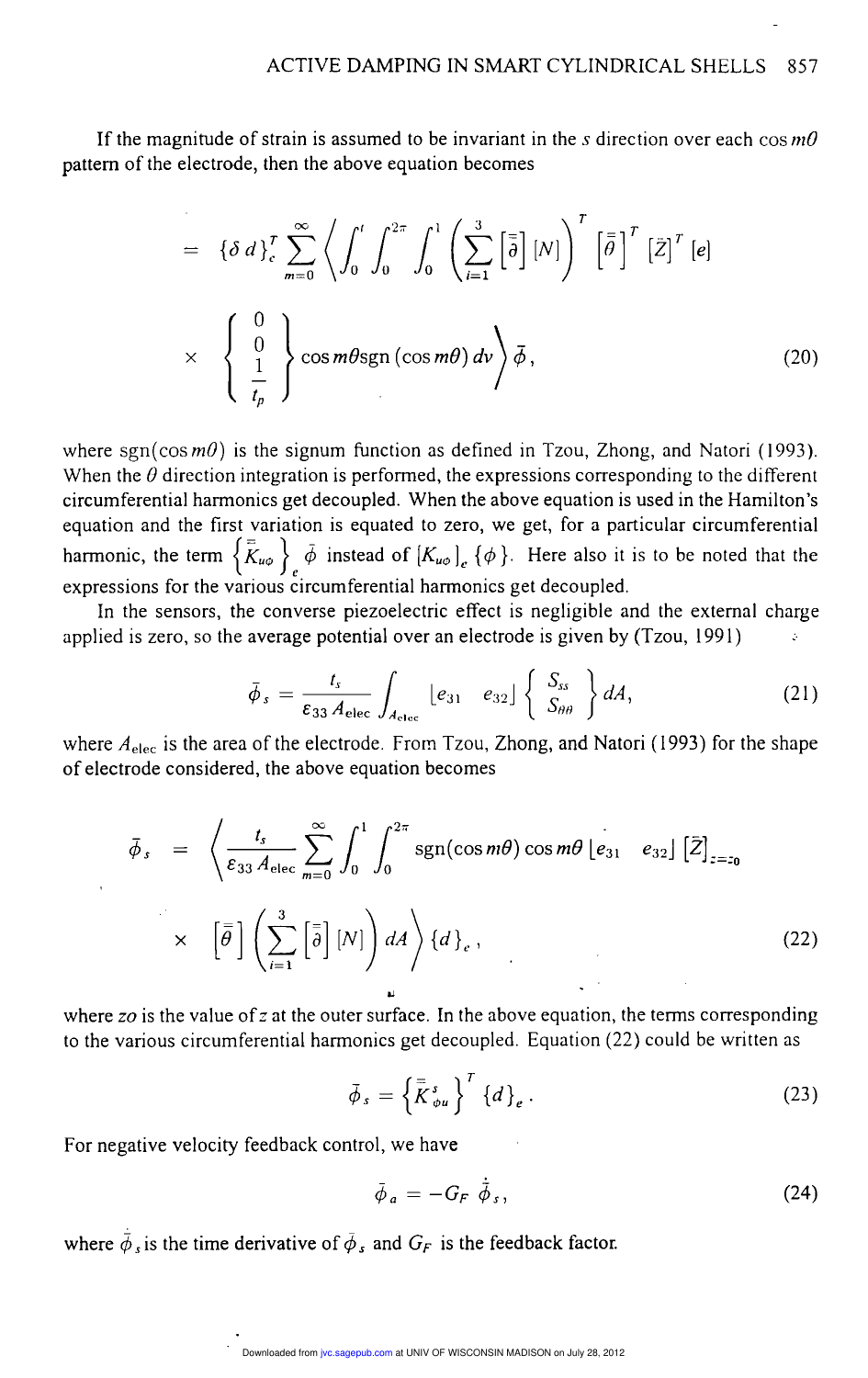Using equations (20), (14), (15) in equation (16), an equation analogous to equation (17a) is obtained.

$$
[M]_e \left\{\ddot{d}\right\}_e + [K_{uu}]_e \left\{d\right\}_e - \left\{\bar{\overline{K}}_{u\phi}^a\right\}_e \bar{\phi}_a - \left\{\bar{\overline{K}}_{u\phi}^s\right\}_e \bar{\phi}_s = \left\{F\right\}_e \tag{25}
$$

using equations (23) and (24) in equation (25),

$$
[M]_e \left\{\ddot{d}\right\}_e + \left\{\bar{K}^a_{u\phi}\right\}_e \left\{\bar{K}^s_{\phi u}\right\}_e^T \left\{\dot{d}\right\}_e
$$
  
+ 
$$
\left([K_{uu}]_e - \left\{\bar{K}^s_{u\phi}\right\}_e \left\{\bar{K}^s_{\phi u}\right\}_e^T\right\} \left\{d\right\}_e = \left\{F\right\}_e.
$$
 (26)

After assembling, equation (26) takes the form

$$
[M] \left\{ \ddot{d} \right\} + [C_a] \left\{ \dot{d} \right\} + \left( [K_{uu}] - \left\{ \bar{\bar{K}}_{u\phi}^s \right\} \left\{ \bar{\bar{K}}_{\phi u}^s \right\}^T \right) \left\{ d \right\} = \left\{ F \right\}, \tag{27}
$$

where  $[C_a]$  is the active damping matrix. If Rayleigh damping is also included, equation (27) takes the form

$$
[M] {\tilde d} + [C] {\tilde d} + [K^*] {d} = {F}, \qquad (28)
$$

where

$$
[C] = [C_a + C_{\text{Rayleigh}}], \quad [K^*] = \left( [K_{uu}] - \left\{ \overline{K}_{u\phi}^s \right\} \left\{ \overline{K}_{\phi u}^s \right\}^T \right)
$$

To estimate the damping capability of the system, the damping ratio could be found out. There are three ways of finding out the damping ratio: (i) in time domain using the logarithmic .decrement method, (ii) in frequency domain using the half power method, (iii) in frequency domain by the eigenvalue method. In this paper, the eigenvalue method is adopted. One major advantage of this method is that one can also comment on the stability of the system if the eigenvalues of the system are known. Writing equation (28) in state space after making  ${F} = 0$ , would result in the unsymmetric eigenvalue problem (Zheng, Ren, and Wang, 1997)  $(1997)$  , and the contract of the contract of the contract of the contract of the contract of the contract of the contract of the contract of the contract of the contract of the contract of the contract of the contract o

$$
\left[\begin{array}{cc} -C & -M \\ M & 0 \end{array}\right] \left\{\begin{array}{c} d \\ \lambda d \end{array}\right\} = \lambda \left[\begin{array}{cc} K^* & 0 \\ 0 & M \end{array}\right] \left\{\begin{array}{c} d \\ \lambda d \end{array}\right\},
$$
 (29)

where  $\lambda$  is the complex eigenvalue.

Let  $\lambda = \lambda_R + i\lambda_I$ . Then the natural frequency =  $\lambda_I$  rad/sec, and the damping ratio

$$
\varsigma = \frac{-\lambda_R}{\sqrt{\lambda_R^2 + \lambda_I^2}}.
$$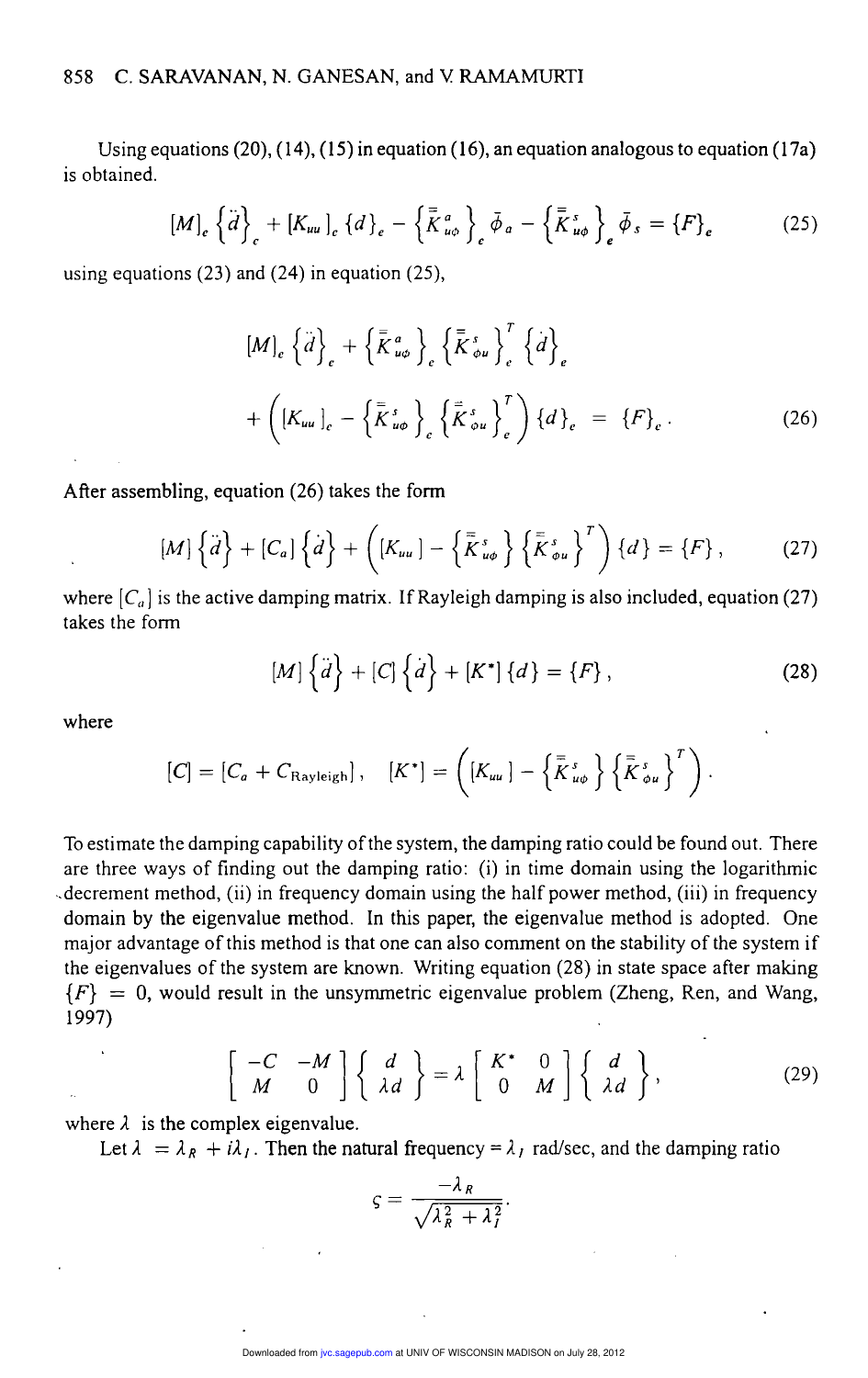|    | Natural Frequencies (Hz)            |               |  |
|----|-------------------------------------|---------------|--|
|    | Heyliger, Pei, and Saravanos (1996) | Present Study |  |
|    | 31.26                               | 30.32         |  |
|    | 53.72                               | 53.83         |  |
|    | 88.64                               | 85.77         |  |
|    | 134.50                              | 133.7         |  |
|    | 170.42                              | 164.4         |  |
| 6  | 229.61                              | 226.4         |  |
|    | 276.52                              | 265.8         |  |
| 8  | 343.27                              | 335.8         |  |
| 9  | 407.28                              | 389.8         |  |
| 10 | 478.64                              | 464.7         |  |

Table 1. Lowest 10 natural frequencies for free-free and closed-circuit boundary condition. - .. - ..- - .

It should be noted that for a particular cylindrical shell a  $\cos m\theta$ -shaped electrode would control only the mth circumferential harmonic. If more than one circumferential harmonic needs to be controlled, then sensors/actuators with the electrodes appropriately shaped to control each of those harmonics need to be stacked one above the other (though they should be electrically isolated from each other).

The height of each cosine pattern is modal and geometry dependent. But this does not change the theoretical derivation in any way, as only the magnitude and not the shape of the cosine function is changed.

In the case of cylindrical shells, the lowest natural frequencies are generally confined to a few circumferential harmonics. So the number of circumferential harmonics that one would be interested in controlling would be few.

# 3. VALIDATION

A two-layered cylindrical shell (titanium padded with a layer of PZT-4 on the outside), of dimensions length =  $3.058 \times 10^2$  mm, inner radius =  $2.89 \times 10^2$  mm, titanium layer thickness  $= 3$  mm, and PZT-4 layer  $= 1$  mm, is considered. The natural frequencies are found for the free-free mechanical boundary condition, and the closed-circuit electric boundary condition is considered. This is compared with those tabulated in Heyliger, Pei, and Saravanos (1996). Table 1 shows the lowest 10 natural frequencies of the above-mentioned shell.

# 4. NUMERICAL ANALYSIS

For the numerical study, a titanium cylindrical shell is considered. The sensor and actuator layers are assumed to be made of PZT-4. The material properties are obtained from Heyliger, Pei, and Saravanos (1996). The thickness of the titanium shell is kept at a constant value of 3 mm. The thickness of the piezoelectric layers are kept at a constant value of 20  $\mu$  m. For the numerical study, the following shell sizes are considered. Let  $L^* = 3.048 \times 10^2$  mm and  $R^* = 2.92 \times 10^2$  mm. Then the length and mean radius of the various shells are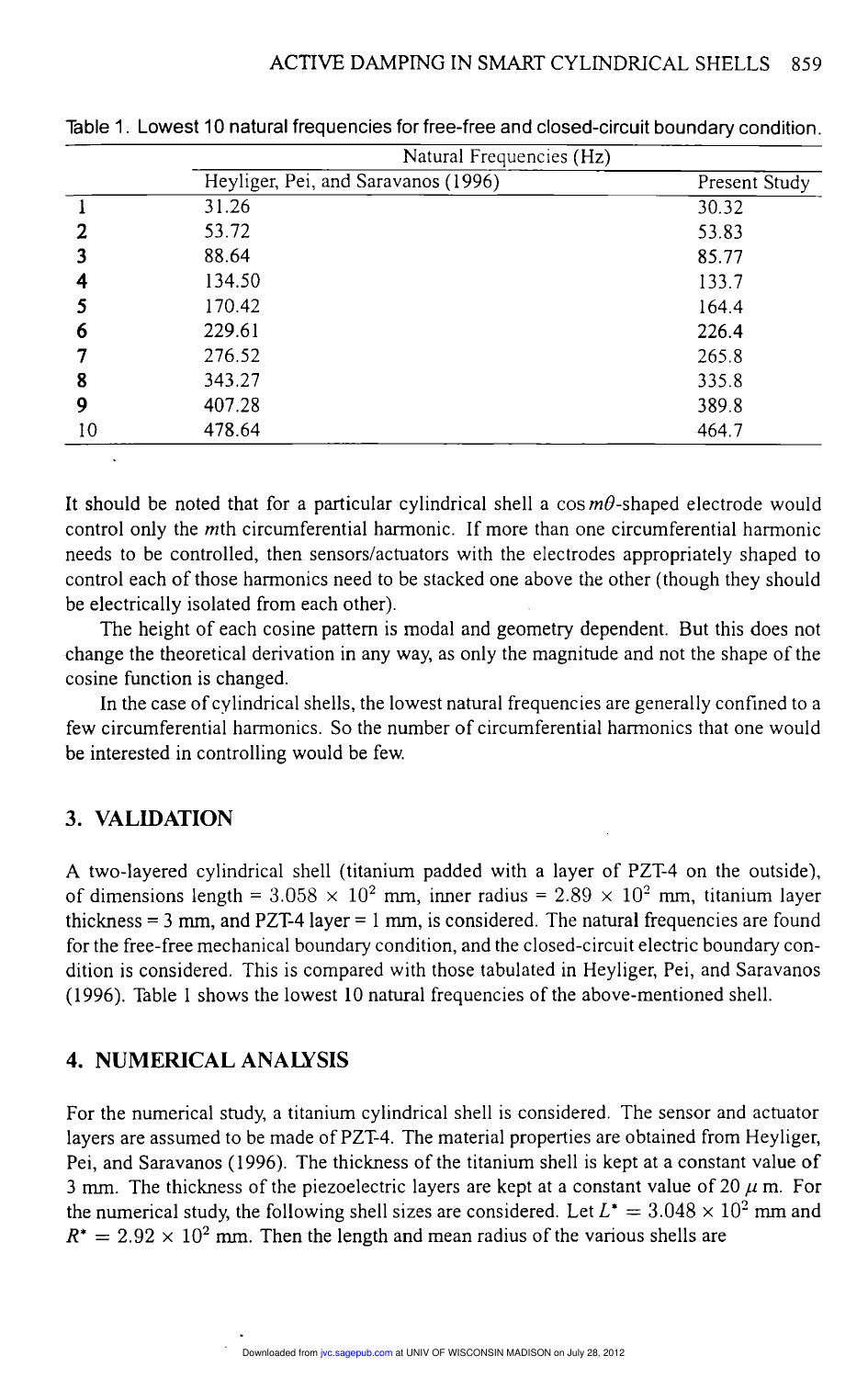

Figure 2. Variation of modal in-plane normal strain along the length of the shell for various circumferential and axial mode numbers.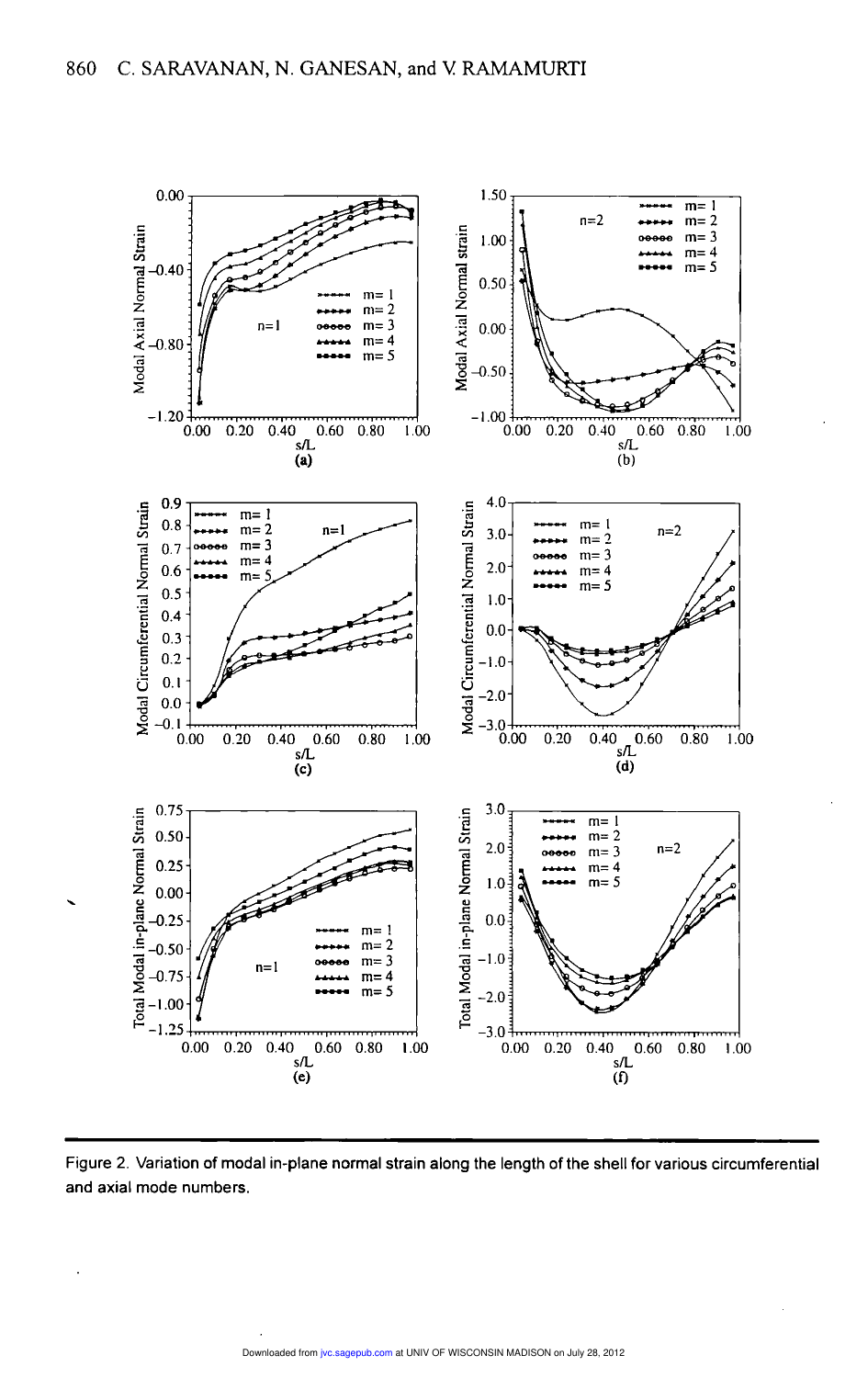Shell I: Length =  $L^*$ , Inner Radius=R\*(short shell)

Shell II: Length =  $1.3L^*$ , Inner Radius =  $1.3R^*$ 

Shell III: Length =  $1.7L^*$ , Inner Radius =  $1.7R^*$ 

Shell IV: Length =  $2L^*$ , Inner Radius =  $2R^*$ 

Shell V: Length =  $1.3L^*$ , Inner Radius =  $R^*$ 

Shell VI: Length =  $1.7L^*$ , Inner Radius =  $R^*$ 

Shell VII: Length =  $2L^*$ , Inner Radius =  $R^*$  (Tall shell)

The clamped-free boundary condition is considered for the numerical study. Unless specified, the entire shell is assumed to be covered with piezoelectric sensors/actuators.

### 5. RESULTS AND DISCUSSION .

In any practical structure with vibration control, the damping due to the negative velocity feedback is superimposed over the structural damping inherent in the structure. The structural damping could be modeled as Rayleigh damping for structures with low structural damping. Since the structure considered in this paper is assumed to behave linearly, the overall damping ratio is the sum of the damping ratios due to Rayleigh damping and active vibration control. Since we are interested in studying the effect of various parameters on active damping, we henceforth neglect the Rayleigh damping effects. But it should be noted that in practice, if the structural damping were not present, instability would result in the system.

The term *axial* modes used in this paper comprises both longitudinal and transverse modes for a particular circumferential harmonic. No effort has been made to differentiate between the two. In practice, however, the transverse mode frequencies are much lower than the longitudinal mode frequencies. Hence, in the numerical studies, the transverse modes are the ones that are quoted.

'

### 5.1. Undamped Free Vibration Analysis

Figure 2 shows the variation of in-plane normal strains (at  $\theta = 0^{\circ}$  position) along the length of the shell. Shell I is considered here. From the figure, it is seen that the  $S_{ss}$  strain is always maximum at the clamped end, whereas the  $S_{\theta\theta}$  strain is always minimum at the clamped end. From equation (21), it is seen that (since  $e_{31} = e_{32}$ ) the modal potential depends on the sum of  $S_{ss}$  and  $S_{\theta\theta}$ . From Figure 2, it is seen that the sum of  $S_{ss}$  and  $S_{\theta\theta}$  is maximum at the clamped end only for the  $n = 1$  modes. For higher axial mode numbers, this need not be the case. This trend is reflected in Figure 3.

Shell I is used for the analysis. Piezoelectric material is assumed to be pasted over the entire surface of the shell. Figure (3) shows the variation of modal potential (averaged over an element/patch) along the length of the shell for various axial  $(n)$  and circumferential  $(m)$ modes. The nondimensionalized distance  $(s/L)$  of the midpoint of the piezoelectric patch from the clamped end of the shell  $L$  is the total length of the shell. The magnitude of the modal potential of the first axial mode corresponding to the first circumferential mode (Figure 3a)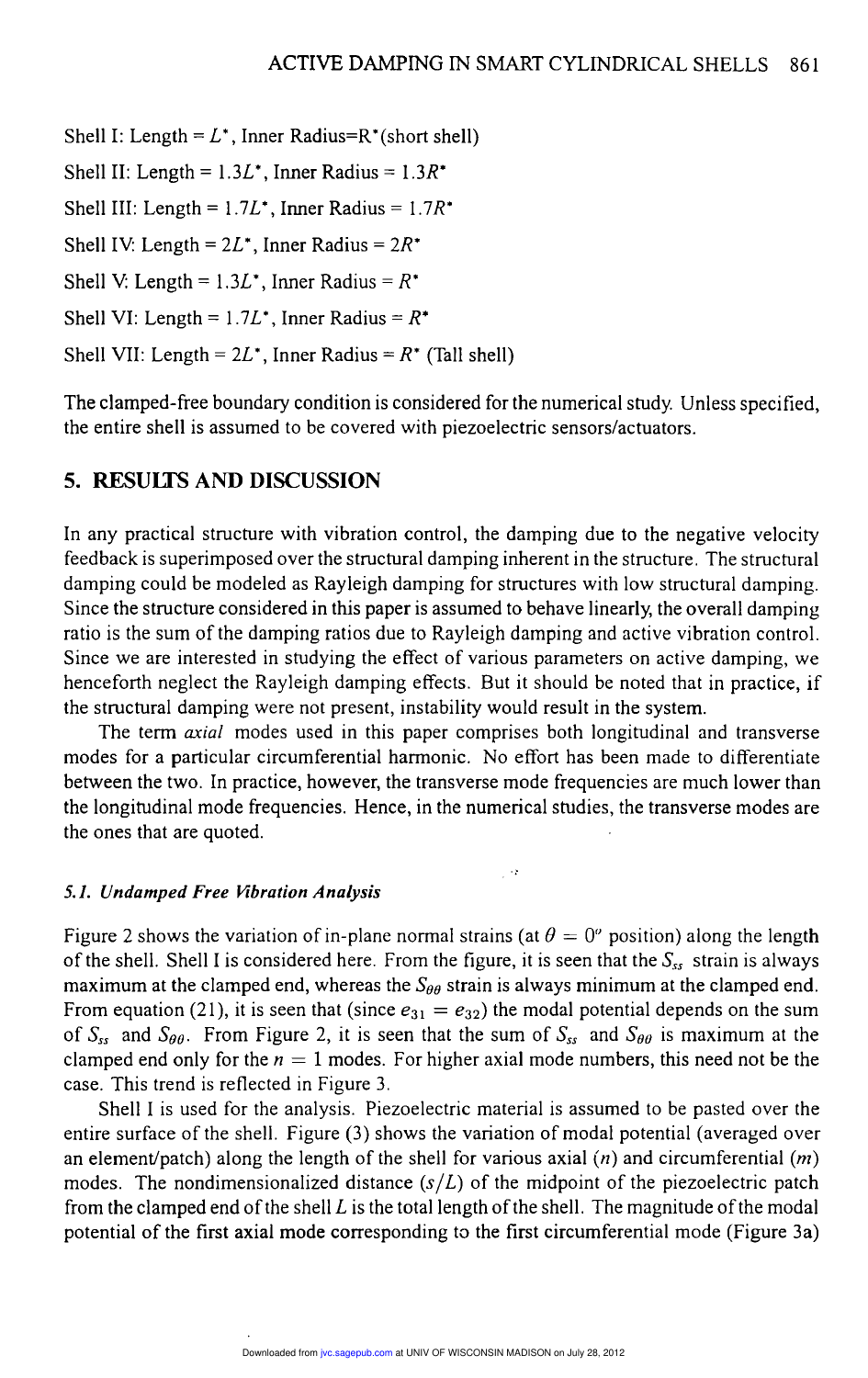

Figure 3. Variation of modal potential along the length of the shell for various circumferential and axial mode numbers.  $\label{eq:2.1} \frac{1}{2} \sum_{i=1}^n \frac{1}{2} \sum_{j=1}^n \frac{1}{2} \sum_{j=1}^n \frac{1}{2} \sum_{j=1}^n \frac{1}{2} \sum_{j=1}^n \frac{1}{2} \sum_{j=1}^n \frac{1}{2} \sum_{j=1}^n \frac{1}{2} \sum_{j=1}^n \frac{1}{2} \sum_{j=1}^n \frac{1}{2} \sum_{j=1}^n \frac{1}{2} \sum_{j=1}^n \frac{1}{2} \sum_{j=1}^n \frac{1}{2} \sum_{j=1}^n \frac{$ 

с, р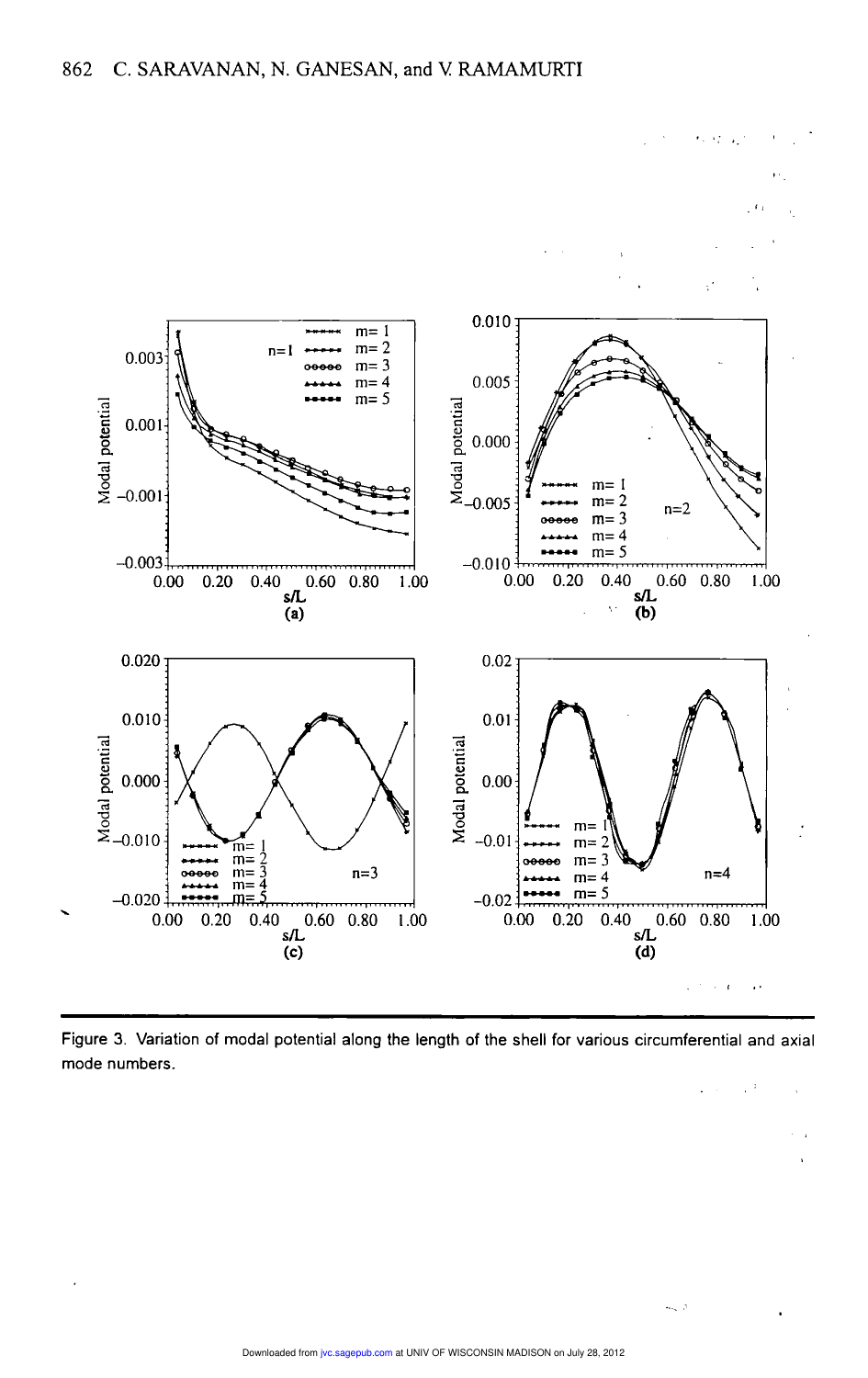

Figure 4. Variation of active damping ratio with circumferential mode number for various axial mode numbers and feedback factors, for Shell I (short shell).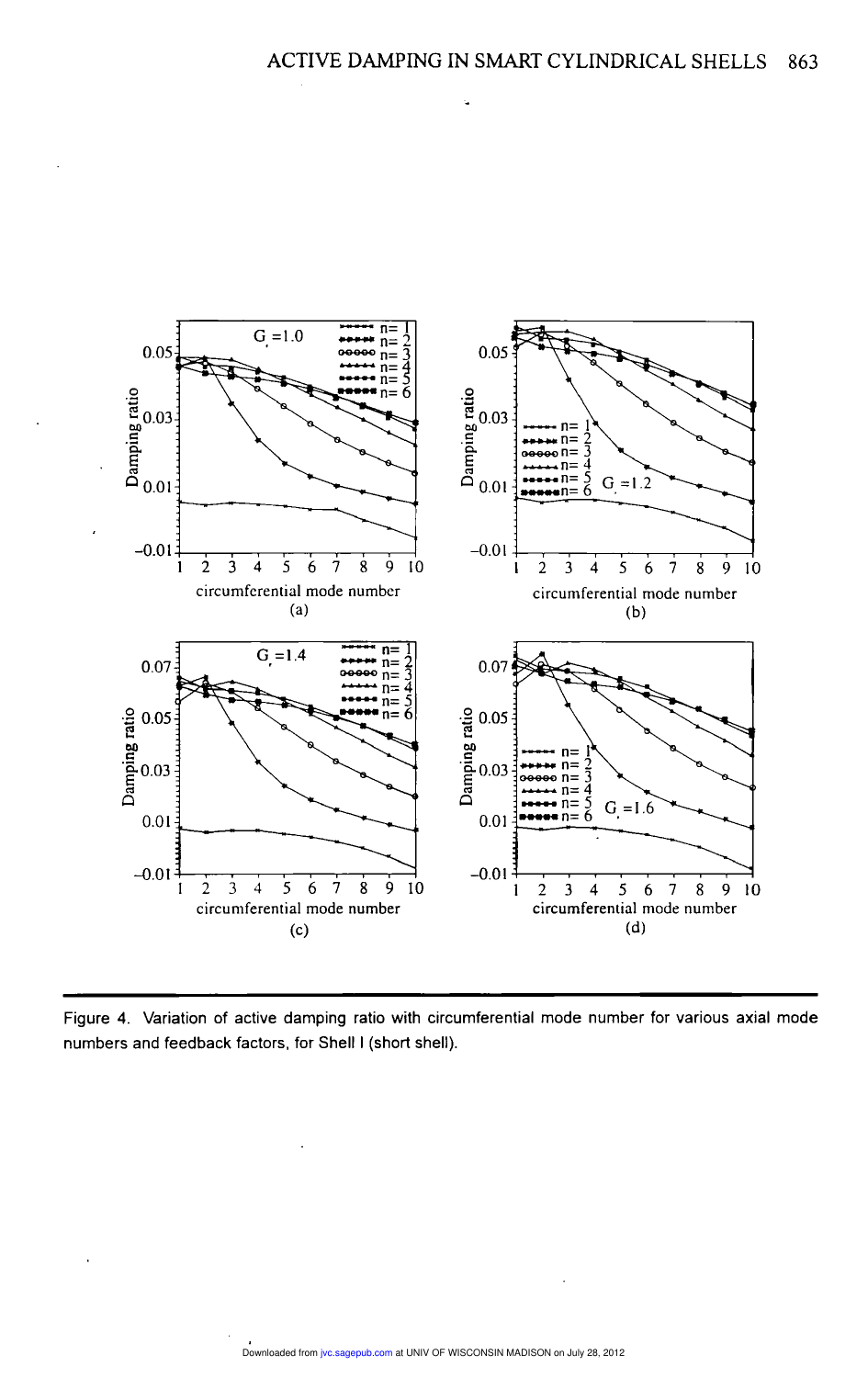

Figure 5. Variation of active damping ratio with circumferential mode number for various axial mode numbers and feedback factors, for Shell VII (tall shell).

-. P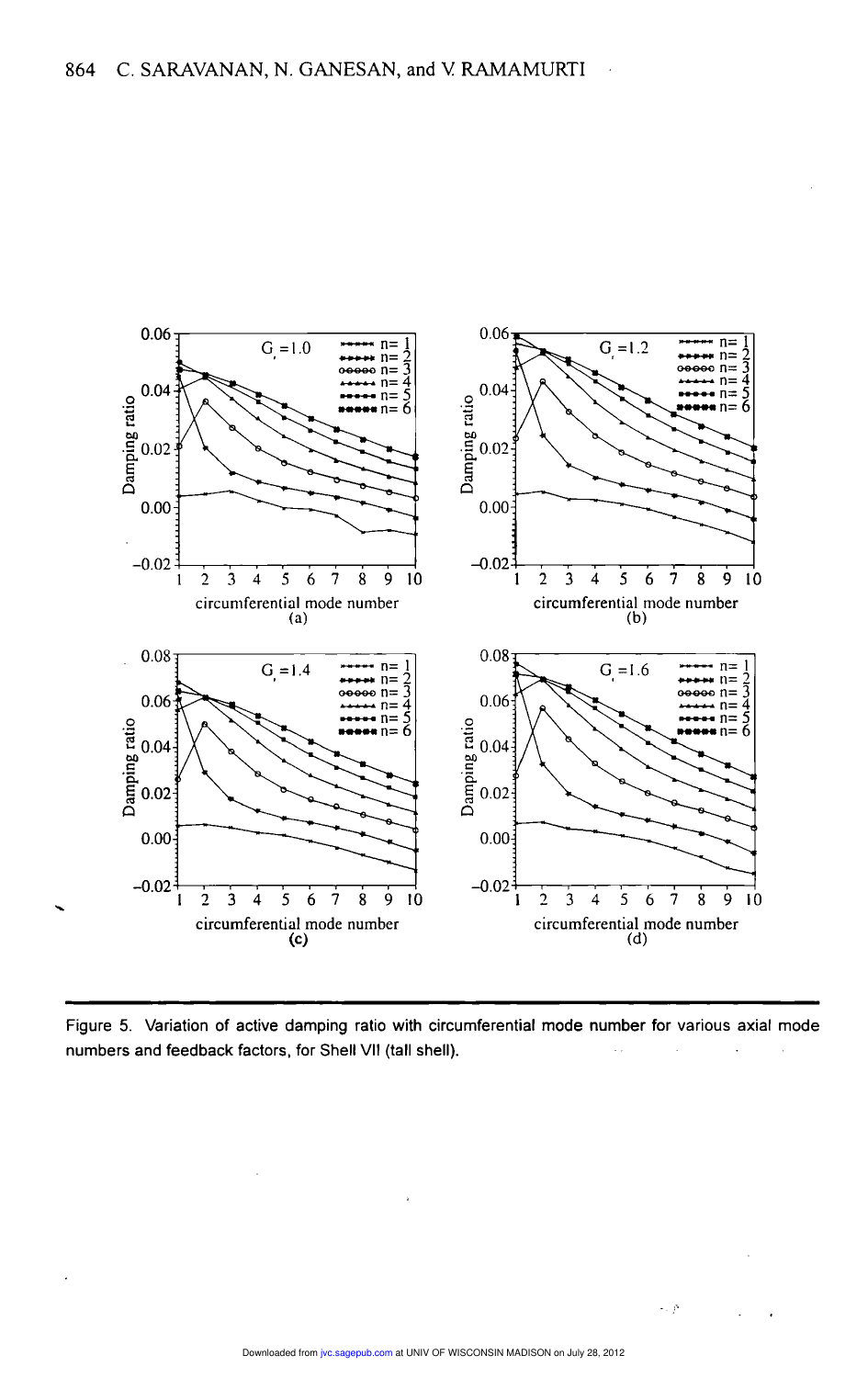

Figure 6. Variation of active damping ratio with length-to-radius ratio (L/R) of Shell I for various circumferential and axial mode numbers for a feedback factor of 1.5.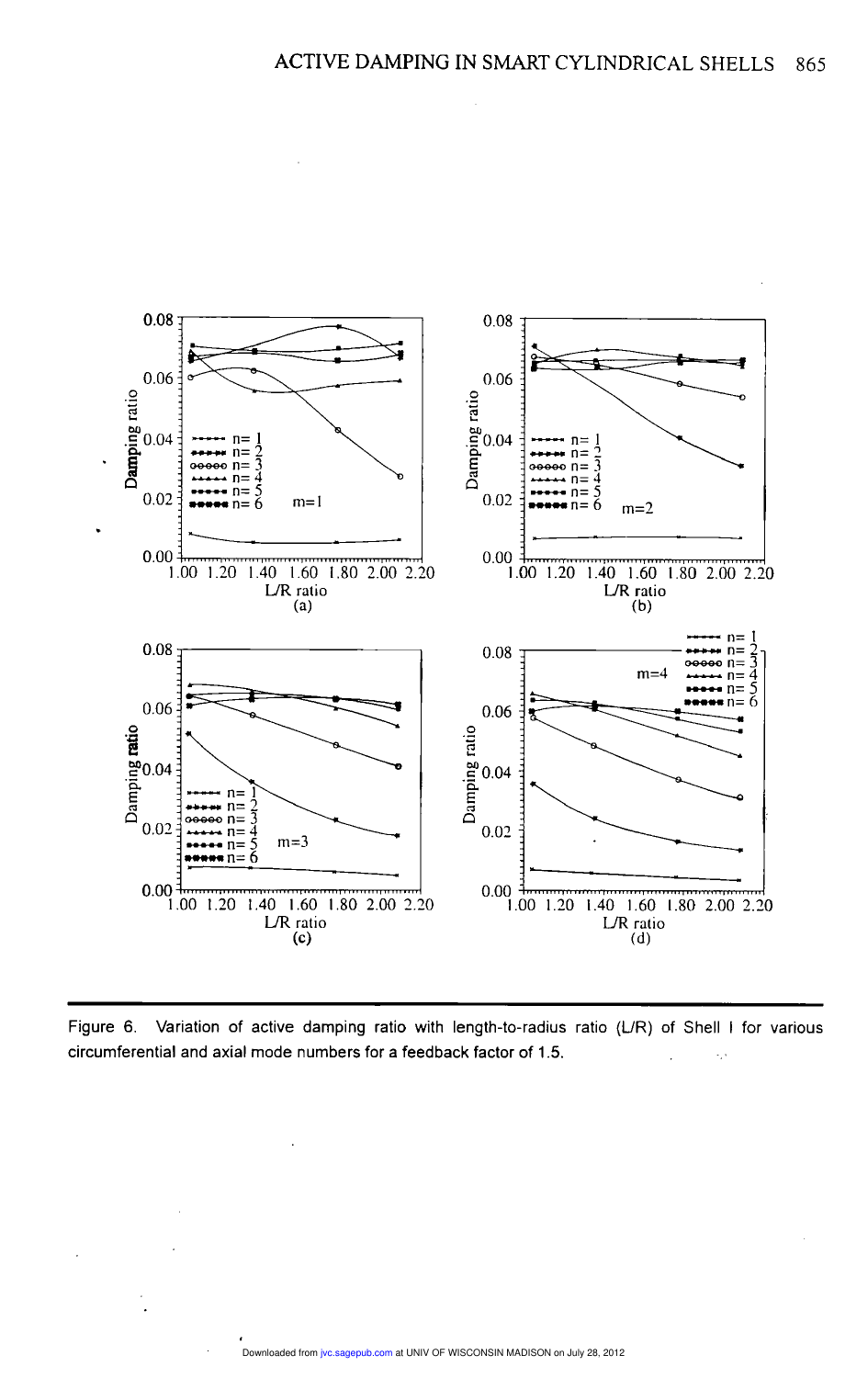

Figure 7. Variation of active damping ratio with radius-to-thickness ratio ( $RT \times 10^2$ ) of Shell I for various circumferential and axial mode numbers for a feedback factor of 1.5.  $\epsilon^{\frac{1}{2}}$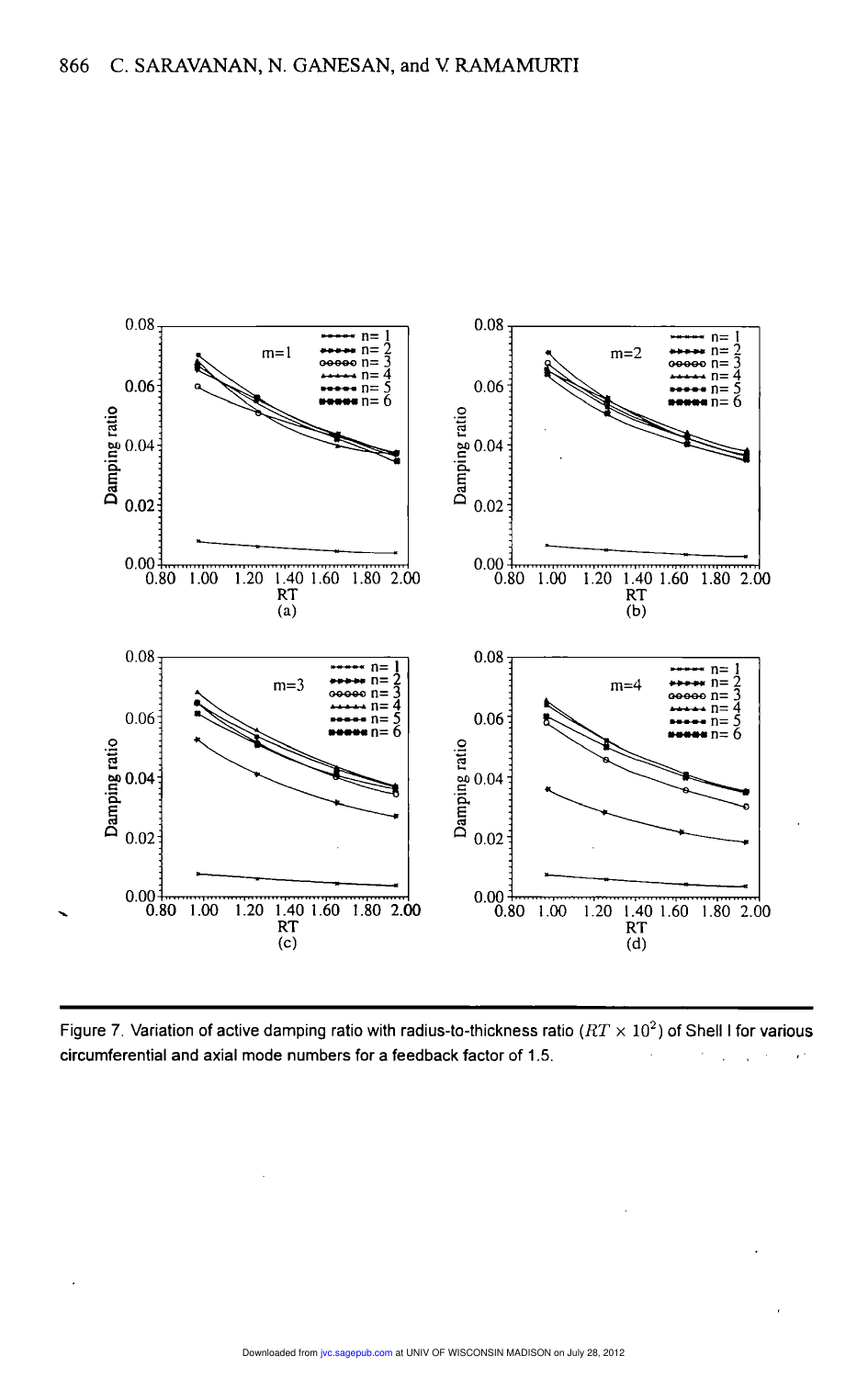is highest near the ends and zero in between. For higher circumferential modes, it is seen that the magnitude of the modal potential corresponding to the first axial mode is highest near the clamped end and least near the free end. For the second axial mode, the magnitude of the modal potential is maximum somewhere between the ends of the shell. The location of this peak varies with circumferential mode number. The number of peaks increases with increasing axial mode number. The rapidity of the variation is more for the higher axial mode numbers than the lower axial mode numbers. This rapid variation decreases with increase in circumferential mode number.

### 5.2. Variation of Active Damping Ratio  $(\zeta)$  With Circumferential (*m*) and Axial (*n*) Mode Numbers

Figure 4 shows the variation of active damping ratio ( $\zeta$ ) with circumferential and axial mode numbers for various feedback factors, for Shell <sup>I</sup>(short shell). From the figure, it is seen that  $\zeta$  for the first axial mode does not vary much with circumferential mode number, up to the fifth circumferential mode number. Beyond that, it decreases steeply with increasing circumferential mode number.  $\zeta$  corresponding to the second and third axial modes initially increases and then decreases with increasing circumferential mode number.  $\zeta$  corresponding to the fourth axial mode (for circumferential mode  $> 2$ ) decreases, then increases and then decreases with increasing circumferential mode number.  $\zeta$  for higher axial modes decreases steadily with circumferential mode number. For the lower circumferential modes,  $\zeta$  corresponding to the first axial mode is very low when compared to that of higher axial modes. But this difference decreases for higher circumferential mode numbers. From Figure 4, it is seen that  $\zeta$  corresponding to the first axial mode increases with increase in feedback factor  $(G_F)$  for lower circumferential modes, but decreases with increase in feedback factor for higher circumferential modes.  $\zeta$  corresponding to higher axial modes increases with increase in  $G_F$  for the range of  $G_F$  considered. Figure 5 shows the variation of  $\zeta$  with circumferential mode number for various axial mode numbers and feedback factors for Shell VII (tall shell). The difference in  $\zeta$  between the first axial mode and higher axial modes for lower circumferential modes is not as prominent as for the short shell (Figure 4). For circumferential mode numbers less than 2,  $\zeta$  increases with increasing axial mode number.  $\zeta$  for the second axial mode decreases with increase in circumferential mode number. But for the short shell (Figure 4),  $\zeta$  for the second axial mode initially increases and then decreases with increase in circumferential mode number. In general, for both tall and short shells,  $\zeta$ decreases with increase in circumferential mode number beyond a certain circumferential mode number.

### 5.3. Effect of Length-to-Radius (L/R) Ratio and Radius-to-Thickness (R/T) Ratio of the Shell on the Active Damping Ratio

Figure 6 shows the variation of  $\zeta$  with L/R ratio for various circumferential (*m*) and axial (*n*) mode numbers, for a feedback factor of 1.5. Figure 6a corresponds to the first circumferential mode number. From this figure, it is seen that  $\zeta$  corresponding to the first axial mode is very low and does not vary much with varying  $L/R$  ratio.  $\zeta$  for the second and third axial modes initially increases and then decreases with increasing L/R ratio.  $\zeta$  corresponding to the fifth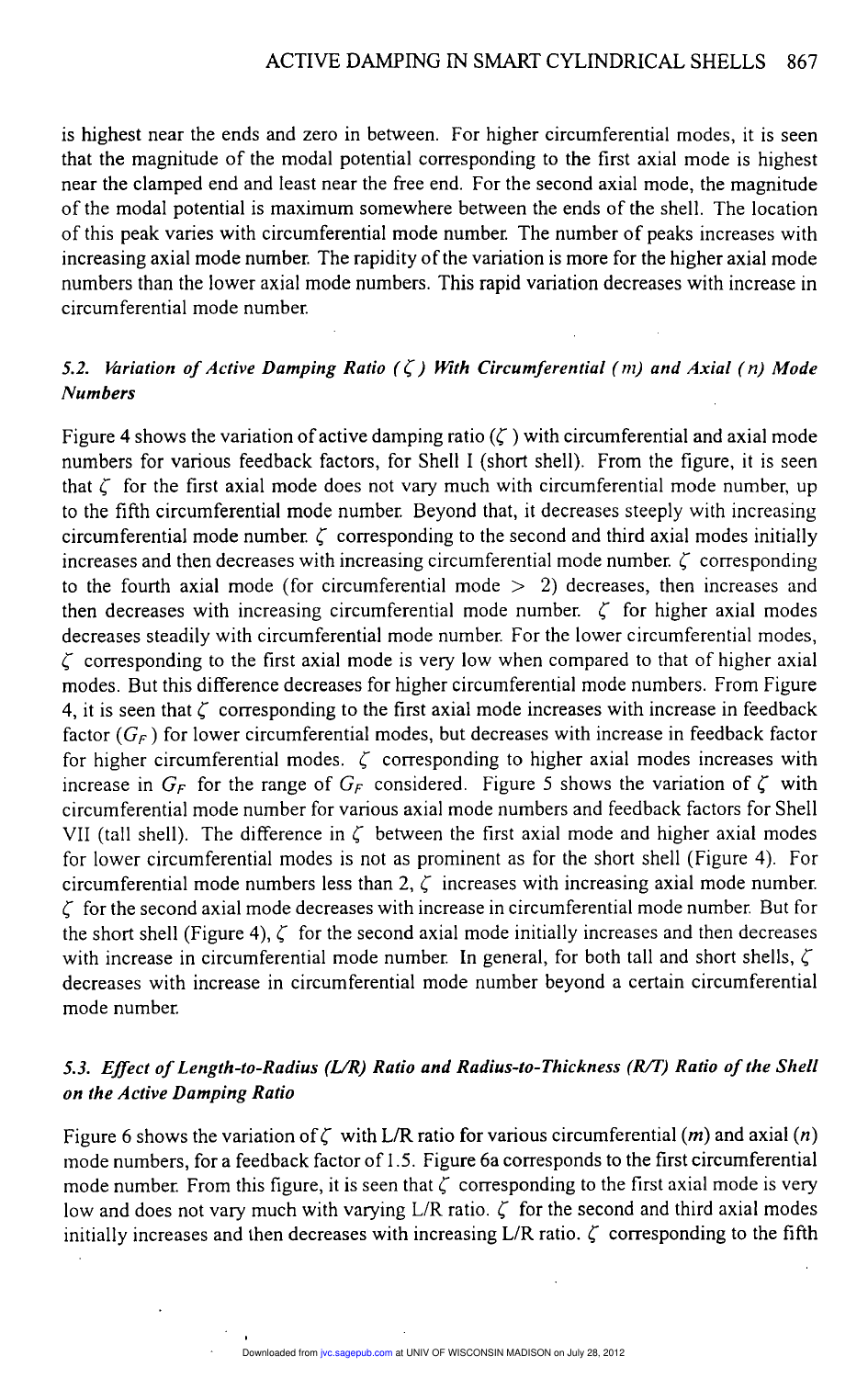and sixth axial modes decreases gradually with increasing L/R ratio.  $\zeta$  corresponding to the fourth axial mode decreases and then increases with increasing L/R ratio. Figure 6b corresponds to the second circumferential mode.  $\zeta$  corresponding to the first axial mode is almost invariant with varying L/R ratio.  $\zeta$  corresponding to the second and third modes decreases with increasing  $L/R$  ratio.  $\zeta$  corresponding to higher axial modes varies gradually with L/R ratio. Figures 6c and 6f correspond to higher circumferential modes. The variation pattern of  $\zeta$  with variation in L/R ratio for higher circumferential modes is similar to that for the second circumferential mode, except that the actual values of  $\zeta$  decrease with increasing circumferential mode number. Also the variation of  $\zeta$  with L/R ratio for the higher axial modes increases with increase in circumferential mode number.

Figure 7 shows the variation of  $\zeta$  with R/t ratio of the shell, for various axial and circumferential mode numbers, for a feedback factor of 1.5. From the figure, it is seen that for lower circumferential mode numbers there is very little variation of  $\zeta$  with varying axial mode number. But for higher circumferential mode numbers, there is a marked variation of  $\zeta$  with varying axial mode number. In general,  $\zeta$  decreases with increasing R/t ratio. This decrease is initially steep and then it is gradual. For the first axial mode, the decrease in  $\zeta$ with R/t ratio is very gradual.

## 5.4. Effect of Percentage Area of the Shell Covered by Piezoelectric Material on the Active Damping Ratio  $(\zeta)$

In this study, the piezoelectric material is pasted throughout the circumference of the cylinder and partially along the axial direction. The percentage of the area that is covered by the piezoelectric material is varied by varying the regions along the length of the shell on which the piezoelectric layer is pasted. It is assumed that the piezoelectric material patch starts from the clamped end. Feedback constant is assumed to be 1.5. Figure 8 shows the variation of  $\zeta$  with percentage area of the shell covered with piezoelectric material (sensors/actuators), for various circumferential and axial mode numbers. Figure 8a corresponds to the first circumferential mode number. From the figure, it is seen that  $\zeta$  corresponding to the first axial mode increases very gradually with increase in percentage area covered.  $\zeta$  for the second axial mode increases with increase in percentage area covered, up to 60%. From 60% to 80%, the increase in the area covered causes a decrease in  $\zeta$ . Beyond 80%,  $\zeta$  increases with increase in percentage area covered.  $\zeta$  for third and fifth axial modes initially increases gradually, then steeply, and again gradually with increase in percentage area covered. For the fourth axial mode,  $\zeta$  initially increases, then decreases, and again increases with increase in percentage area covered. Figures 8c and 8f correspond to higher circumferential modes. From the figures, it is seen that the percentage area covered has very little effect on  $\zeta$  for the first axial mode. For the second axial mode corresponding to  $m > 2, \zeta$  increases with increase in percentage area covered, up to 60%. Beyond that, an increase in percentage area covered has little effect on  $\zeta$ . For higher axial modes,  $\zeta$  increases with increasing percentage area covered.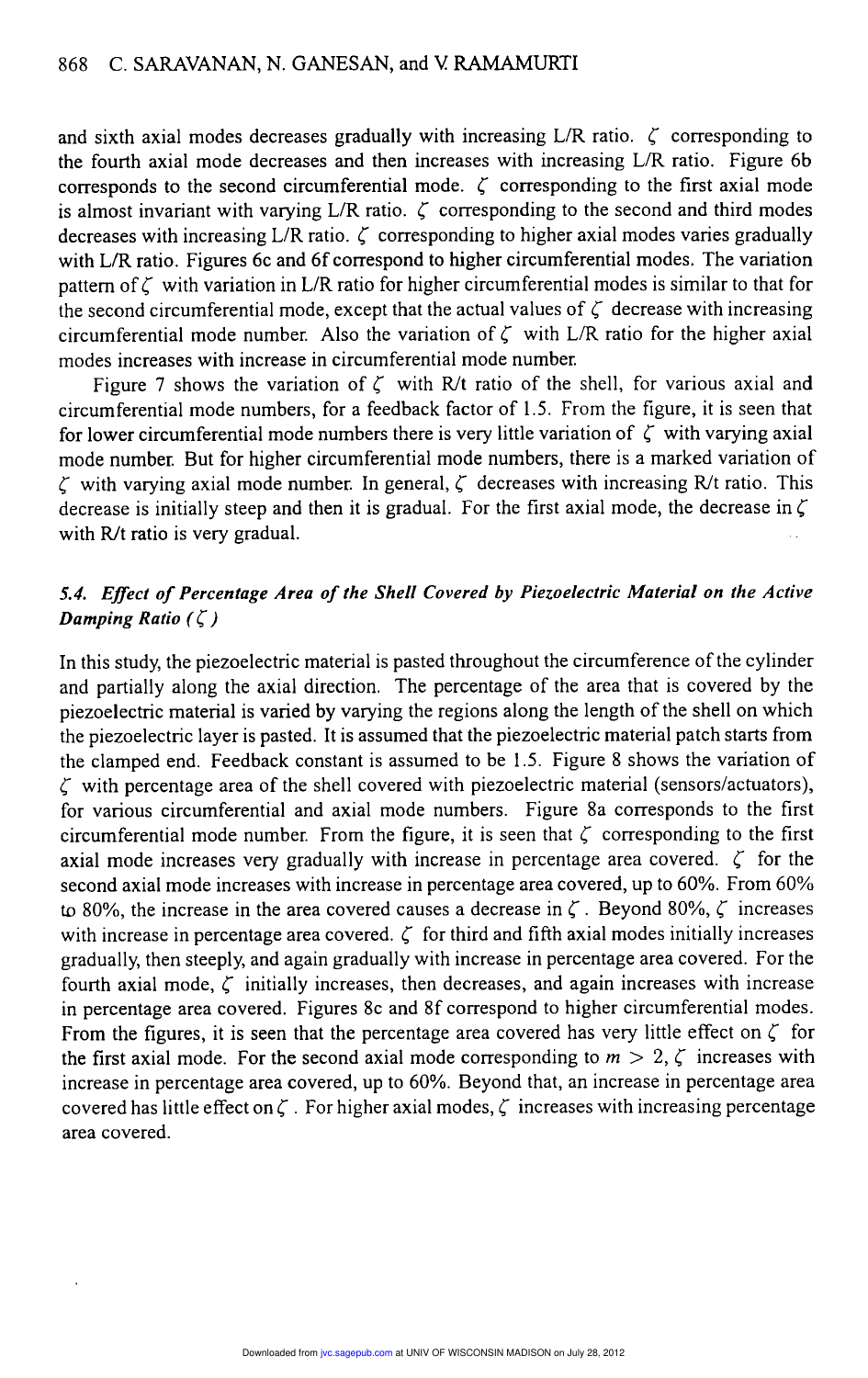

Figure 8. Variation of active damping ratio with percentage area of the shell (Shell I) covered with piezoelectric sensors/actuators for various circumferential and axial mode numbers for a feedback factor of 1.5.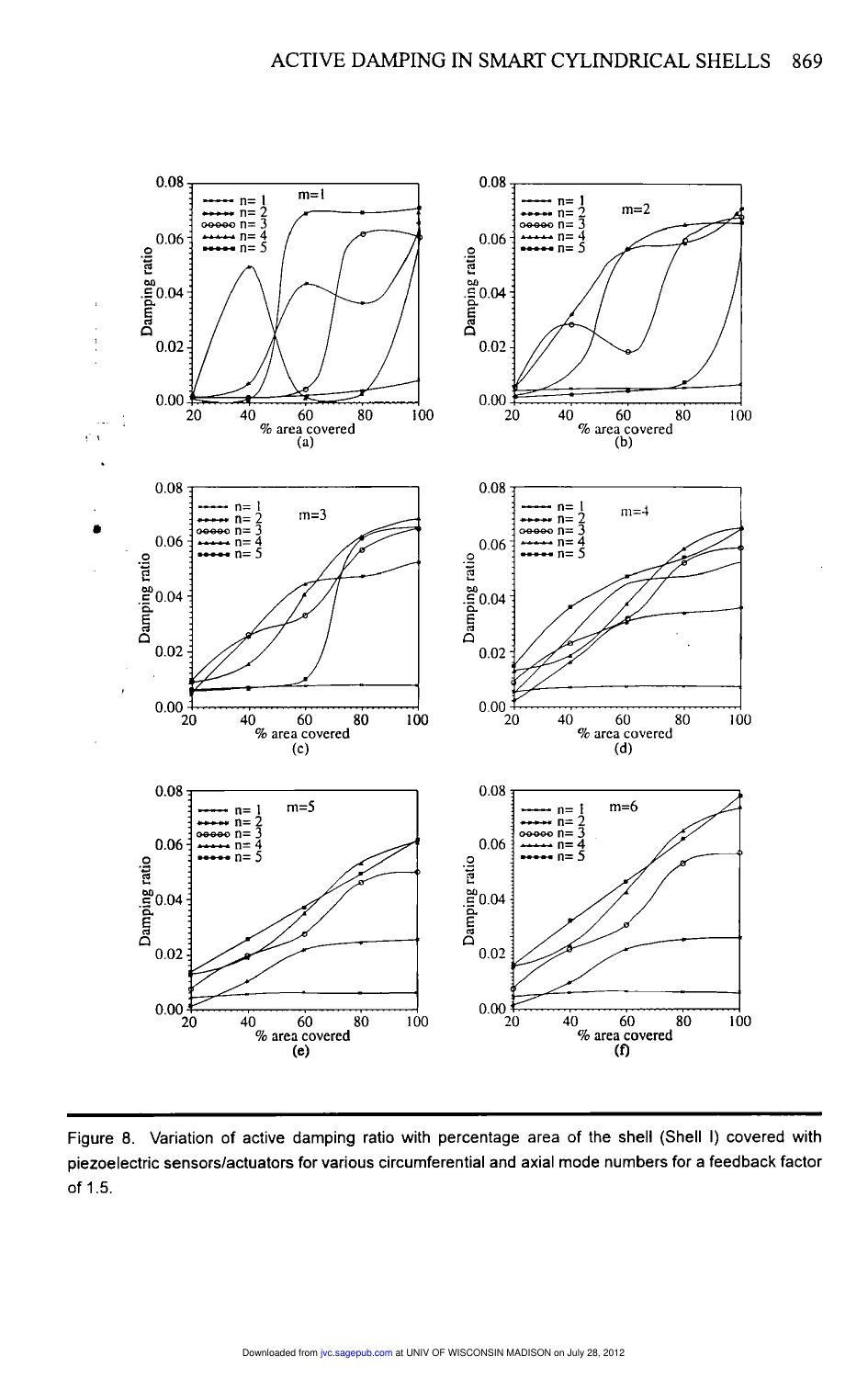

Figure 9. Variation of active damping ratio with location of the piezoelectric sensors/actuators on the shell (Shell I) for various circumferential and axial mode numbers for a feedback factor of 1.5.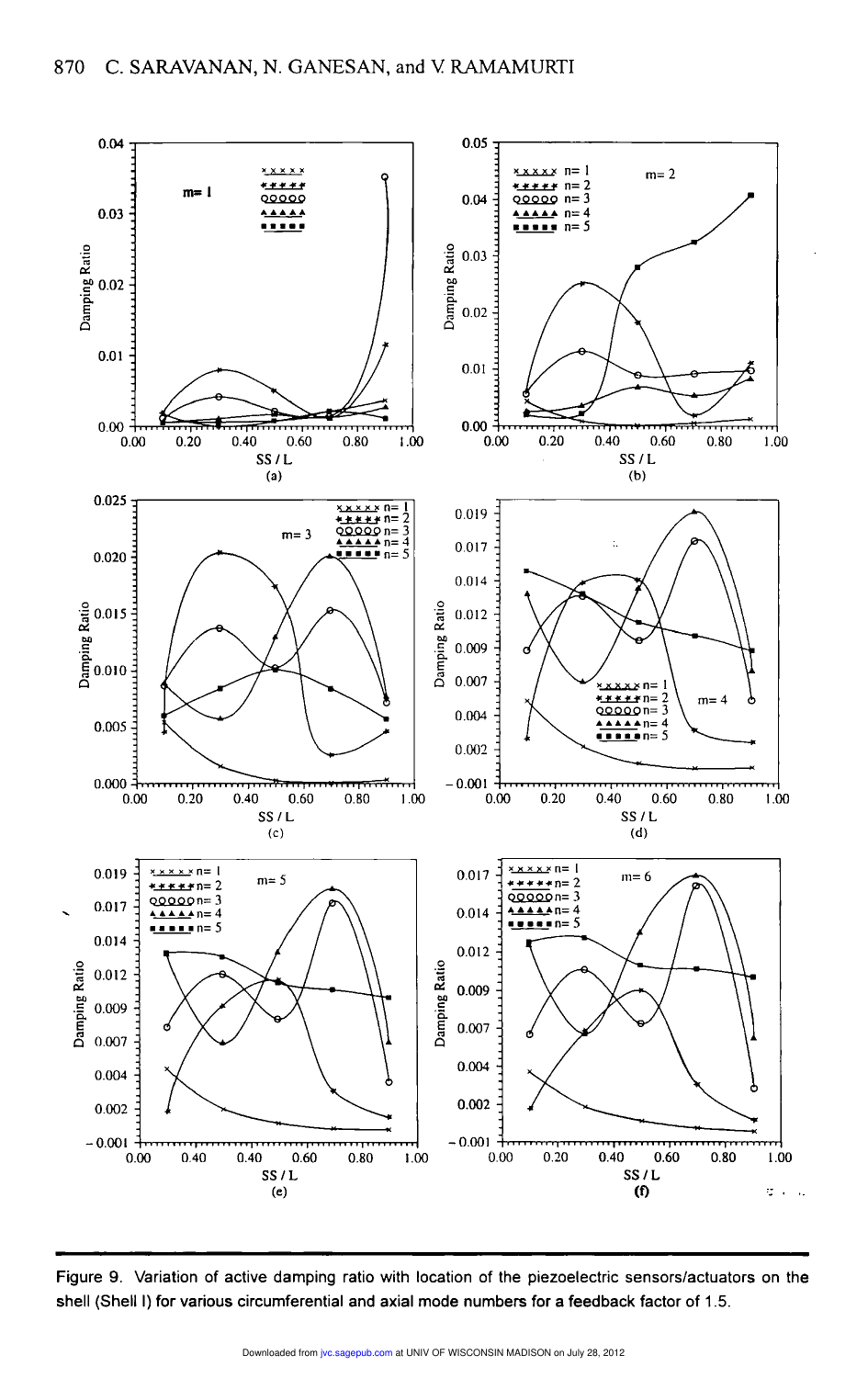

Figure 10. Variation of active damping ratio corresponding to first axial mode number with feedback factor for various circumferential mode numbers. (20% of the area of the shell from the clamped end is covered with piezoelectric layer.).

> ~ ..

#### 5.5. Effect of Location of Sensors/Actuators on the Active Damping Ratio

Shell I is used for this study. In this study, only one-fifth of the length of the cylindrical shell is covered by piezoelectric material. But in the circumferential direction, the piezoelectric material is pasted all around. The distance of the midpoint of the piezoelectric patch length from the clamped end is denoted by ss. This is nondimensionalized with respect to the total length of the shell, L. The effect of the location of the patch along the cylinder length on  $\zeta$ is studied. The patch consists of three collocated sensors and actuators along the length. The three collocated sensors and actuators are always placed subsequently, one after the other. Figure 9 shows the variation of  $\zeta$  with ss/L for various axial and circumferential mode numbers, for a feedback factor of 1.5.

From Figure 9, it is seen that  $\zeta$  corresponding to the first axial mode is generally high near the clamped end. The peak value of  $\zeta$  for the second axial mode does not occur at the ends but at an intermediate point. For higher circumferential modes ( $> 2$ ),  $\zeta$  for  $n=3$  has two distinct peaks.

Figure 10 shows the variation of active damping ratio corresponding to first axial mode number with feedback factor for various circumferential mode numbers. In this case, the piezoelectric sensor/actuator patch is placed nearest the clamped end. From the figure, it is seen that for the range of feedback factors considered,  $\zeta$  for the first and second circumferential modes increases and then decreases with increase in feedback factors.  $\zeta$ corresponding to higher circumferential modes increases with increase in feedback factor. Except for the first and second circumferential modes, it is possible to obtain a value of  $\zeta$ , greater than 2%, for the other circumferential modes.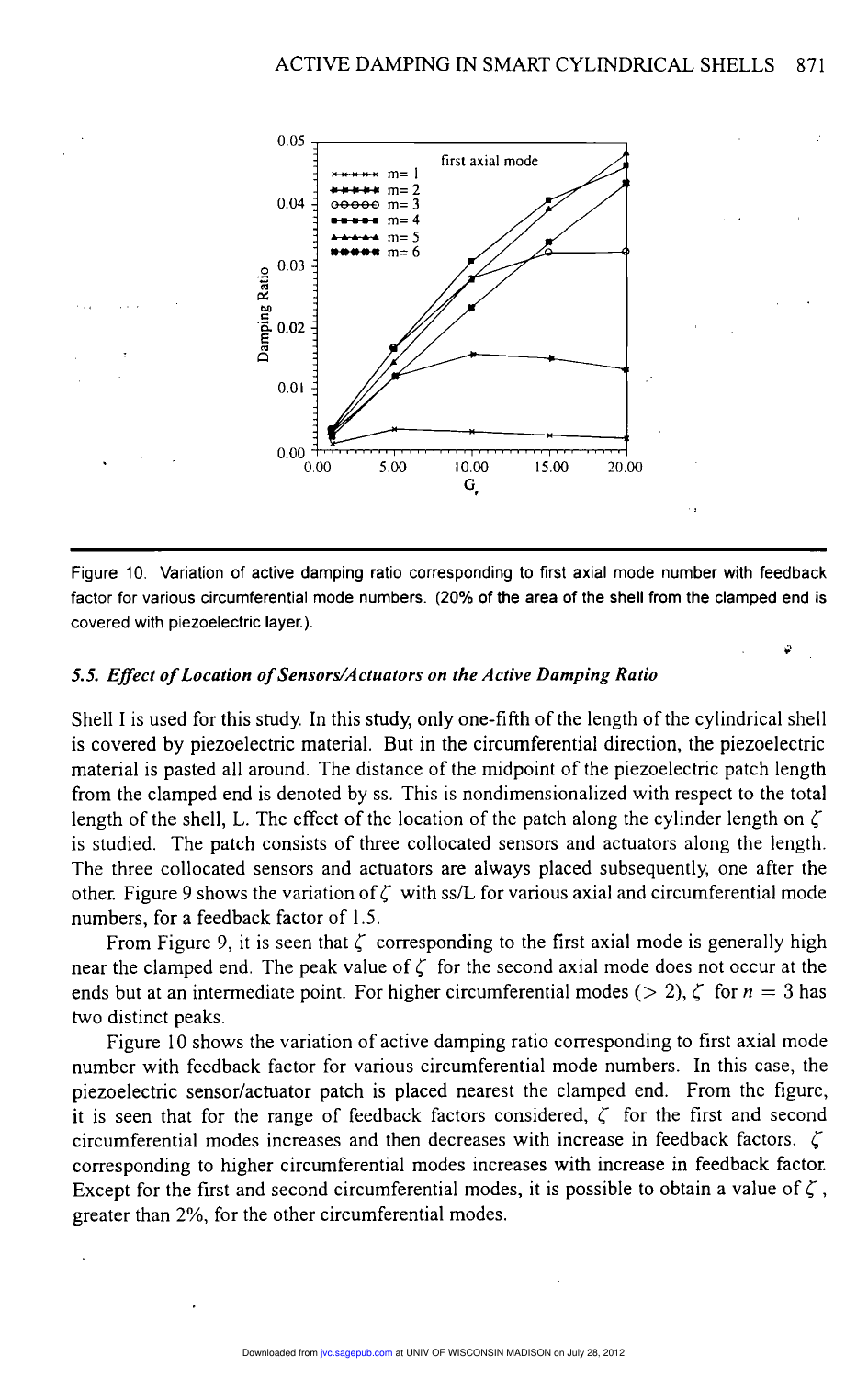### 6. CONCLUSIONS

The effect of various parameters on the active damping ratio of the smart cylindrical shell has been studied. The study has resulted in the following general conclusions:

- 1 Active damping  $(\zeta)$  ratio decreases with increasing circumferential mode number, for higher circumferential mode numbers.
- 2 Covering the entire surface of the shell with piezoelectric material (sensors/actuators) has very little effect on  $\zeta$  corresponding to the first axial mode.
- 3 In the case of the short shell for the lower circumferential modes, there is very little difference between the damping ratios corresponding to higher axial modes. But for the tall shell, this difference is marked.
- $4 \zeta$  decreases with increasing radius-to-thickness ratio of the cylindrical shell.
- 5 For some of the modes, it is seen that the percentage area of the shell covered by piezoelectric material has no effect on  $\zeta$ , beyond a certain percentage.
- <sup>6</sup>The magnitude of the active damping ratio is affected by the location of the collocated piezoelectric sensor/actuator patches. An attempt could be made to draw a correlation between the variation in modal potential along the length of the shell and the variation of

.: , . I', , ....

 $\sim 2$  $\mathcal{F}^{\text{max}}_{\text{max}}$ 

 $\zeta$  with location of the sensors/actuators.

### **REFERENCES**

- Allik, H. and Hughes, TJ.R., 1970, "Finite element method for piezoelectric vibration," International Journal for Numerical Methods in Engineering 2, 151-157.
- Baruch, P. and Abramovich, H., 1997, "Consistent methodology for the modelling of piezolaminated shells," AIAA Journal 35(8), 1316-1326.
- Callahan, J. and Baruh, H., 1996, "Vibration monitoring of cylindrical shells using piezoelectric sensors," Finite Elements in Analysis and Design 23, 303-318.
- Heyliger, P., Pei, K. C., and Saravanos, D., 1996, "Layerwise mechanics and finite element model for laminated piezoelectric shells," AIAA Journal 34(11), 2353-2360.
- Hussein, M. and Heyliger, P. R., 1996, "Discrete layer analysis of axisymmetric vibrations of laminated piezoelectric cylinders," Journal of Sound and Vibration 192(3), 995-1013.
- Lee, C. K. and Moon, F. C., 1990, "Modal sensors/actuators," ASME Journal of Applied Mechanics 57, 434-441.
- Saravanos, D., 1997, "Mixed laminate theory and finite element for smart piezoelectric composite shell structures," AIAA Journal 35(8), 1327-1333.
- Sonti, V and Jones, J. D., 1996, "Curved piezoactuator model for active vibration control of cylindrical shells," AIAA Journal 34(5), 1034-1040.
- Sung, C. K., Chen, T F., and Chen, S. G., 1996, "Piezoelectric modal sensor/actuator design for monitoring/generating flexural and torsional vibrations of cylindrical shells," ASME Journal of Vibration and Acoustics 118, 48-55.
- Tzou, H. S., 1991, "Distributed modal identification and vibration control of continua: Theory and applications," ASME Journal of Dynamic Systems, Measurement and Control 113 , 494-499.
- Tzou, H. S., Bao, Y, and Venkayya, V B., 1996, "Parametric study of segmented transducers laminated on cylindrical shells, Part 2: Actuator patches," Journal of Sound and Vibration 197(2), 225-249.
- Tzou, H. S. and Howard, R. V., 1994, "A piezothermoelastic thin shell theory applied to active structures," ASME<br>Journal of Vibration and Acoustics 116, 295-302.
- Tzou, H. S. and Tseng, C. I., 1990, "Distributed piezoelectric sensor/actuator design for dynamic measurement/control of distributed parametric systems: A piezoelectric finite element approach," Journal of Sound and Vibration 138 (1), 17-34.